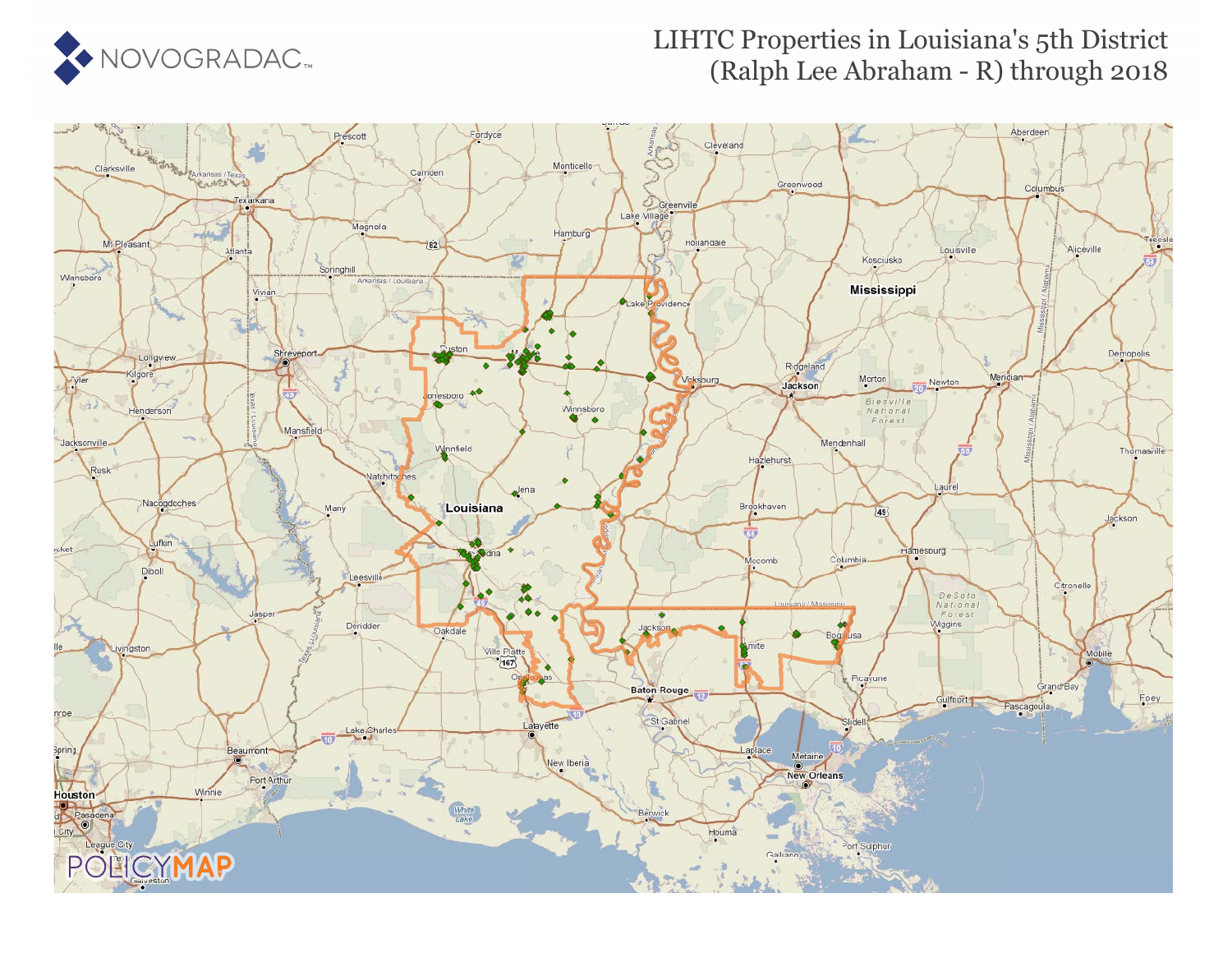| <b>Project Name</b>                                                | <b>Address</b>                                 | <b>City</b>       | <b>State</b> | <b>Zip Code</b> | Nonprofit<br><b>Sponsor</b> | <b>Allocation</b><br><b>Year</b>          | <b>Annual</b><br><b>Allocated</b><br><b>Amount</b> | <b>Year Placed</b><br>in Service | <b>Construction Type</b> | <b>Total</b><br><b>Units</b> | Low<br><b>Income</b><br><b>Units</b> | <b>Rent or</b><br><b>Income</b><br><b>Ceiling</b> | <b>Credit</b><br>Percentage | Tax-<br><b>Exempt</b><br><b>Bond</b> | <b>HUD Multi-</b><br>Family<br><b>Financing/Rental</b><br><b>Assistance</b> |
|--------------------------------------------------------------------|------------------------------------------------|-------------------|--------------|-----------------|-----------------------------|-------------------------------------------|----------------------------------------------------|----------------------------------|--------------------------|------------------------------|--------------------------------------|---------------------------------------------------|-----------------------------|--------------------------------------|-----------------------------------------------------------------------------|
| <b>BOEUF RIVER</b><br><b>SUBDIVISION</b>                           | 146 PRESTON<br><b>LOOP</b>                     | <b>MONROE</b>     | LA           | 71202           |                             | Insufficient<br>Data                      | $\$0$                                              | Insufficient<br>Data             | Not Indicated            | 61                           | $\bf{0}$                             |                                                   | Not<br>Indicated            |                                      |                                                                             |
| MILLERS CROSSING II 100 MELISSA CT MONROE                          |                                                |                   | LA           | 71202           |                             | Insufficient<br>Data                      | $\$0$                                              | Insufficient<br>Data             | Not Indicated            | 38                           | $\bf{0}$                             |                                                   | Not<br>Indicated            |                                      |                                                                             |
| RALPH GEORGE<br><b>ESTATES</b>                                     | <b>1292 YOUNG</b><br><b>LOOP</b>               | <b>BASTROP</b>    | LA           | 71220           |                             | Insufficient<br>Data                      | $\$0$                                              | Insufficient<br>Data             | Not Indicated            | 23                           | $\bf{0}$                             |                                                   | Not<br>Indicated            |                                      |                                                                             |
| <b>WEST VILLA APTS</b>                                             | 1104 POLK ST                                   | WINNSBORO         | LA           | 71295           |                             | Insufficient<br>Data                      | $\boldsymbol{\mathsf{S}}\boldsymbol{\mathsf{O}}$   | Insufficient<br>Data             | Not Indicated            | 40                           | $\bf{0}$                             |                                                   | Not<br>Indicated            |                                      |                                                                             |
| OAK GROVE VILLAS                                                   | 1250 SETTOON<br><b>STREET</b>                  | OAK GROVE         | LA           |                 | $\rm\thinspace No$          | 2013                                      | $\$0$                                              | Insufficient<br>Data             | Acquisition and Rehab 32 |                              | $\bf{0}$                             |                                                   | TCEP only No                |                                      |                                                                             |
| <b>SYCAMORE POINT</b>                                              | BURG JONES LN RICHWOOD                         |                   | LA           | 71201-0000      | No                          | 2014                                      | \$0                                                | Insufficient<br>Data             | Acquisition and Rehab 46 |                              | $\bf{0}$                             |                                                   | TCEP only No                |                                      |                                                                             |
| <b>AUSTIN VILLAGE</b>                                              | 462 AUSTIN<br>LANE                             | <b>BASTROP</b>    | LA           | 71220-0000      | No                          | 2014                                      | \$0                                                | Insufficient<br>Data             | Acquisition and Rehab 30 |                              | $\bf{0}$                             |                                                   | TCEP only No                |                                      |                                                                             |
| BOND HOUSE SENIOR 720 BRISCO<br><b>APARTMENTS</b>                  | <b>AVENUE</b>                                  | <b>BASTROP</b>    | LA           | 71220-0000      | Yes                         | Insufficient<br>Data                      | $\boldsymbol{\mathsf{S}}\boldsymbol{\mathsf{O}}$   | Insufficient<br>Data             | Acquisition and Rehab 75 |                              | $\bf{0}$                             |                                                   | <b>TCEP</b> only            |                                      |                                                                             |
| BRIARWOOD ESTATES 1700 HIGHWAY<br><b>AT BASTROP</b>                | 139                                            | <b>BASTROP</b>    | LA           | 71220-0000      | Yes                         | Insufficient<br>Data                      | $\$0$                                              | Insufficient<br>Data             | New Construction         | $\bf{0}$                     | $\bf{0}$                             |                                                   | <b>TCEP</b> only            |                                      |                                                                             |
| <b>COLUMBIA GARDENS</b><br><b>II LIMITED</b><br><b>PARTNERSHIP</b> | 122 COLUMBIA<br><b>GARDENS</b><br><b>DRIVE</b> | <b>COLUMBIA</b>   | LA           | 71291-0000      | Yes                         | Insufficient<br>Data                      | $\$0$                                              | Insufficient<br>Data             | Acquisition and Rehab 24 |                              | $\bf{0}$                             |                                                   | <b>TCEP</b> only            |                                      |                                                                             |
| <b>HY BELL</b>                                                     | 305 22ND<br><b>STREET</b>                      | WINNFIELD         | LA           | 71483-0000      | Yes                         | 2016                                      | \$0                                                | Insufficient<br>Data             | Acquisition and Rehab 0  |                              | $\bf{0}$                             |                                                   | 60% AMGI TCEP only No       |                                      |                                                                             |
| MAGNOLIA CROSSING 3215 TEA<br><b>RAD</b>                           | <b>STREET</b>                                  | <b>ALEXANDRIA</b> | LA           | 71301-0000      | $\rm\thinspace No$          | $\label{lem:inert} In sufficient$<br>Data | $\boldsymbol{\mathsf{S}}\boldsymbol{\mathsf{O}}$   | Insufficient<br>Data             | Acquisition and Rehab 49 |                              | $\mathbf 0$                          |                                                   | <b>TCEP</b> only            |                                      |                                                                             |
| <b>MOREHOUSE</b><br><b>GARDENS II</b>                              | <b>601 PLEASANT</b><br><b>DRIVE</b>            | <b>BASTROP</b>    | ${\rm LA}$   | 71220-0000      | Yes                         | Insufficient<br>Data                      | $\$0$                                              | Insufficient<br>Data             | Acquisition and Rehab 40 |                              | $\bf{0}$                             |                                                   | <b>TCEP</b> only            |                                      |                                                                             |

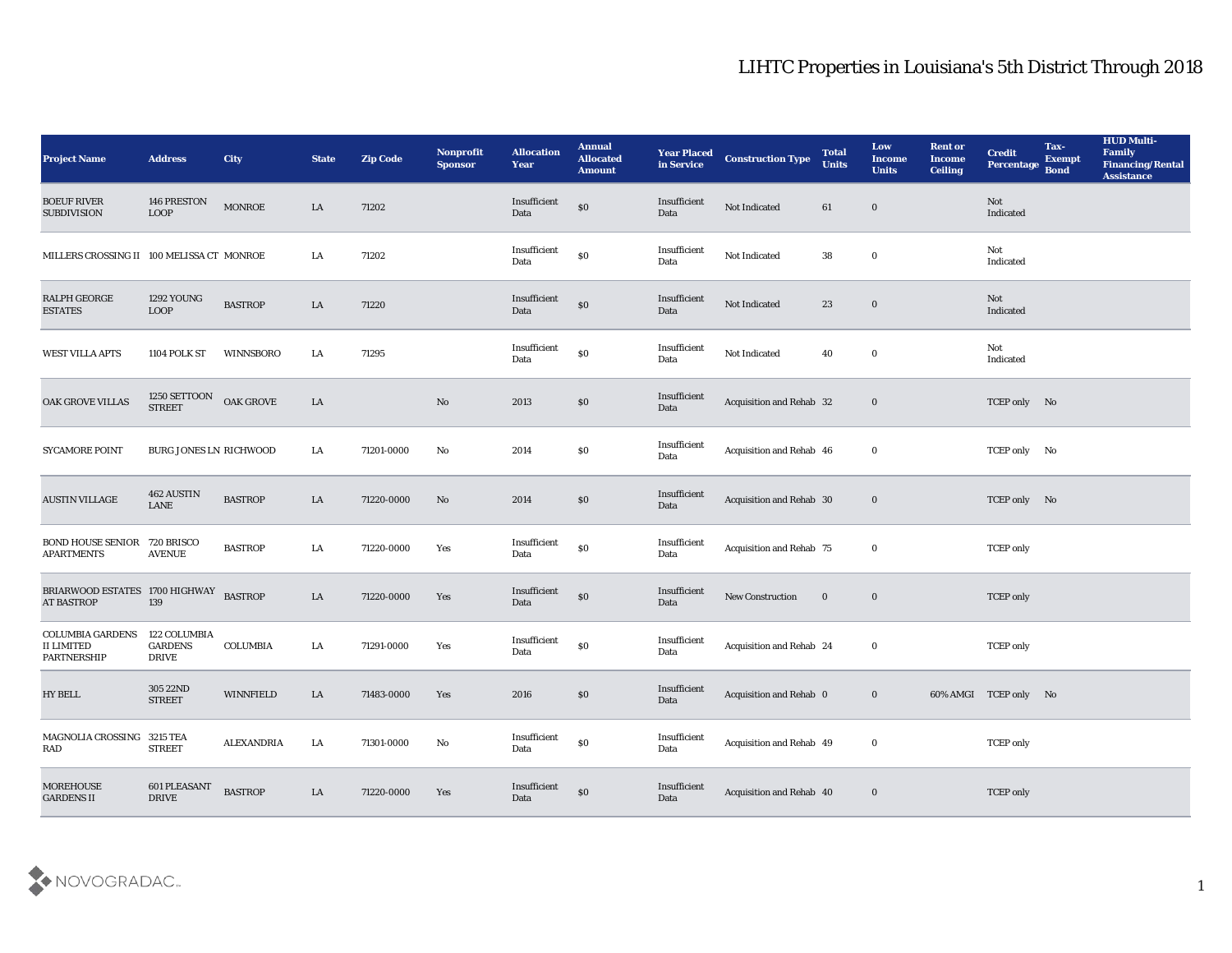| <b>Project Name</b>                                  | <b>Address</b>                                                  | City               | <b>State</b> | <b>Zip Code</b> | Nonprofit<br><b>Sponsor</b> | <b>Allocation</b><br><b>Year</b> | <b>Annual</b><br><b>Allocated</b><br><b>Amount</b> | <b>Year Placed</b><br>in Service | <b>Construction Type</b>  | <b>Total</b><br><b>Units</b> | Low<br>Income<br><b>Units</b> | <b>Rent or</b><br>Income<br><b>Ceiling</b> | <b>Credit</b><br>Percentage | Tax-<br><b>Exempt</b><br><b>Bond</b> | <b>HUD Multi-</b><br>Family<br><b>Financing/Rental</b><br><b>Assistance</b> |
|------------------------------------------------------|-----------------------------------------------------------------|--------------------|--------------|-----------------|-----------------------------|----------------------------------|----------------------------------------------------|----------------------------------|---------------------------|------------------------------|-------------------------------|--------------------------------------------|-----------------------------|--------------------------------------|-----------------------------------------------------------------------------|
| PARK RIDGE ESTATES 404 RICHSMITH RUSTON<br>OF RUSTON | <b>LANE</b>                                                     |                    | LA           | 71270-0000      | Yes                         | Insufficient<br>Data             | $\$0$                                              | Insufficient<br>Data             | New Construction          | 60                           | $\bf{0}$                      |                                            | <b>TCEP</b> only            |                                      |                                                                             |
| PECAN RIDGE PHASE I MARIA RD. AT                     | 1225 BAYOU<br><b>THE IN</b>                                     | <b>PINEVILLE</b>   | LA           | 71360-0000      | Yes                         | Insufficient<br>Data             | $\$0$                                              | Insufficient<br>Data             | <b>New Construction</b>   | 48                           | $\bf{0}$                      | 60% AMGI TCEP only                         |                             |                                      |                                                                             |
| PECAN RIDGE PHASE<br>П                               | <b>469 WALNUT</b><br><b>DRIVE</b>                               | PINEVILLE          | LA           | 71360-0000      | Yes                         | Insufficient<br>Data             | $\$0$                                              | Insufficient<br>Data             | <b>New Construction</b>   | 48                           | $\bf{0}$                      | 60% AMGI TCEP only                         |                             |                                      |                                                                             |
| PINE TRACE HOMES I                                   | 1015 UNION AVE BOGALUSA                                         |                    | LA           | 70427-0000      | No                          | Insufficient<br>Data             | $\$0$                                              | Insufficient<br>Data             | Acquisition and Rehab 92  |                              | $\bf{0}$                      |                                            | <b>TCEP</b> only            |                                      |                                                                             |
| PLEASANT TRINITY<br><b>ESTATES</b>                   | 100 TILLMAN<br><b>DRIVE</b>                                     | <b>MONROE</b>      | LA           | 71202-0000      | No                          | Insufficient<br>Data             | $\$0$                                              | Insufficient<br>Data             | Acquisition and Rehab 50  |                              | $\bf{0}$                      |                                            | <b>TCEP</b> only            |                                      |                                                                             |
| <b>ROBINSON PLACE II</b>                             | <b>ROBINSON</b><br><b>DRIVE AREA</b>                            | <b>MONROE</b>      | LA           | 71201-0000      | No                          | Insufficient<br>Data             | $\$0$                                              | Insufficient<br>Data             | <b>New Construction</b>   | 50                           | $\bf{0}$                      |                                            | <b>TCEP</b> only            |                                      |                                                                             |
| SERENITY VILLAGE<br><b>APARTMENTS</b>                | 1000 17TH<br><b>AVENUE</b>                                      | <b>FRANKLINTON</b> | LA           |                 | No                          | Insufficient<br>Data             | $\$0$                                              | Insufficient<br>Data             | Acquisition and Rehab 32  |                              | $\bf{0}$                      |                                            | <b>TCEP</b> only            |                                      |                                                                             |
| ST. JOHN PLAZA                                       | 300 HARRISON<br><b>STREET</b>                                   | <b>MONROE</b>      | LA           | 71201-0000      | No                          | Insufficient<br>Data             | $\$0$                                              | Insufficient<br>Data             | Acquisition and Rehab 50  |                              | $\bf{0}$                      |                                            | <b>TCEP</b> only            |                                      |                                                                             |
| <b>TANGI GROVE</b>                                   | SW CORNER OF<br>THE<br><b>INTERSECTION</b>                      | <b>AMITE</b>       | LA           | 70422-0000      | Yes                         | Insufficient<br>Data             | $\$0$                                              | Insufficient<br>Data             | <b>New Construction</b>   | $\bf{0}$                     | $\bf{0}$                      |                                            | <b>TCEP</b> only            |                                      |                                                                             |
| THE FAIRWAYS                                         | 1419 MARTIN<br>LUTHER KING<br>AVE.                              | GRAMBLING          | LA           | 71245-0000      | No                          | Insufficient<br>Data             | $\$0$                                              | Insufficient<br>Data             | Acquisition and Rehab 40  |                              | $\bf{0}$                      |                                            | <b>TCEP</b> only            |                                      |                                                                             |
| <b>HARMONY GARDEN</b><br><b>ESTATES</b>              | 204 SUNSET<br>DR., 5319<br><b>GREEN</b><br>MEADOW,              | <b>ALEXANDRIA</b>  | LA           | 71301-0000      | No                          | Insufficient<br>Data             | \$0                                                | Insufficient<br>Data             | Acquisition and Rehab 175 |                              | $\bf{0}$                      |                                            | <b>TCEP</b> only            |                                      |                                                                             |
| TRADITION COVE<br><b>SUBDIVISION</b>                 | <b>MARTIN</b><br>LUTHER KING GRAMBLING<br><b>DRIVE</b>          |                    | LA           | 71270-0000      | No                          | Insufficient<br>Data             | $\$0$                                              | Insufficient<br>Data             | Acquisition and Rehab 24  |                              | $\bf{0}$                      |                                            | <b>TCEP</b> only            |                                      |                                                                             |
| PINE TRACE HOMES II PARK, 1700                       | <b>IZUU</b><br><b>HIGHLAND</b><br><b>RIVER</b><br>TEDDACE 015 F | <b>BOGALUSA</b>    | ${\rm LA}$   | 70427-0000      | No                          | Insufficient<br>Data             | $\$0$                                              | Insufficient<br>Data             | Acquisition and Rehab 140 |                              | $\bf{0}$                      |                                            | <b>TCEP</b> only            |                                      |                                                                             |

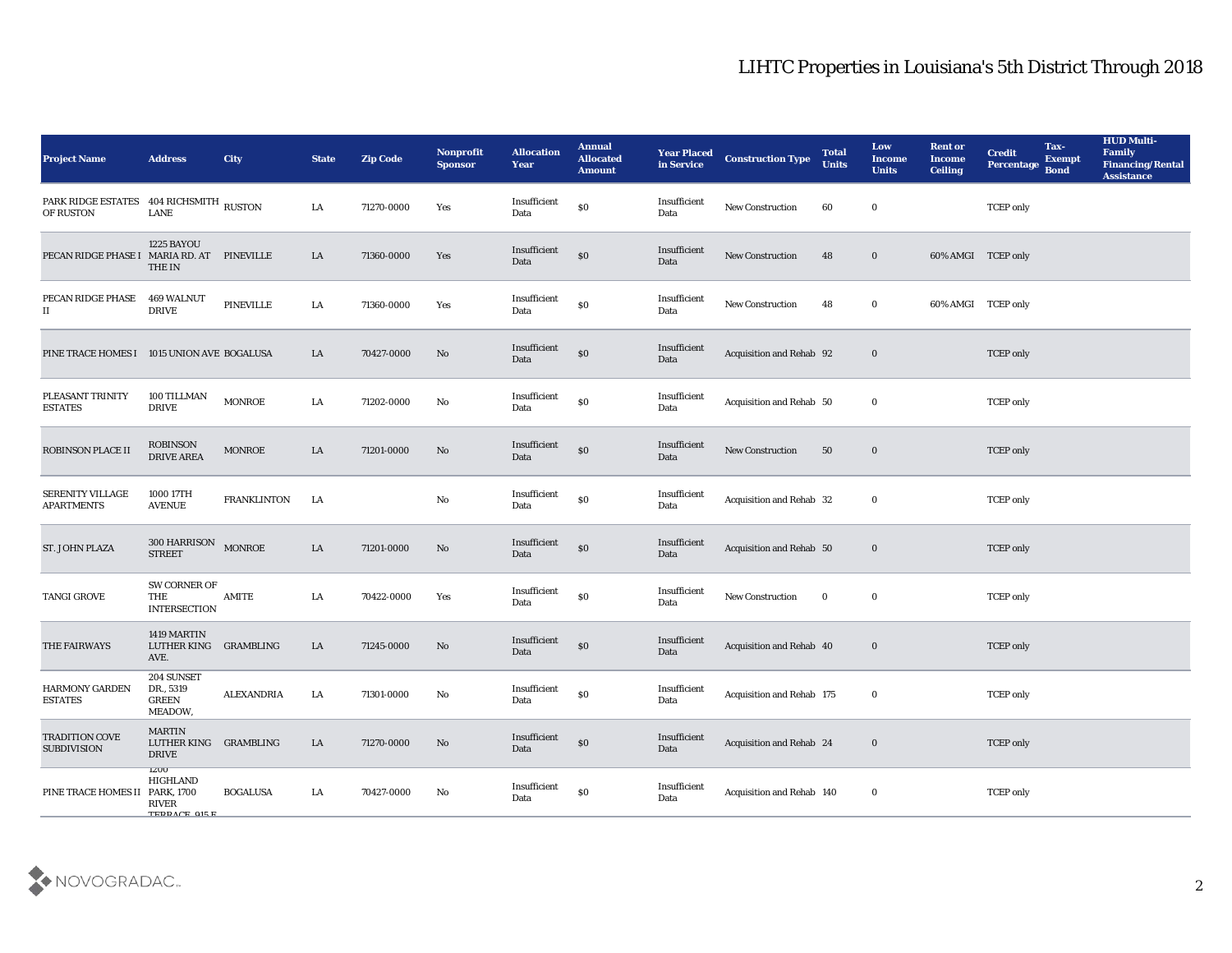| <b>Project Name</b>                            | <b>Address</b>                         | <b>City</b>        | <b>State</b> | <b>Zip Code</b> | Nonprofit<br><b>Sponsor</b> | <b>Allocation</b><br><b>Year</b> | <b>Annual</b><br><b>Allocated</b><br><b>Amount</b> | <b>Year Placed</b><br>in Service | <b>Construction Type</b>  | <b>Total</b><br><b>Units</b> | Low<br><b>Income</b><br><b>Units</b> | <b>Rent or</b><br><b>Income</b><br><b>Ceiling</b> | <b>Credit</b><br>Percentage    | Tax-<br><b>Exempt</b><br><b>Bond</b> | <b>HUD Multi-</b><br>Family<br><b>Financing/Rental</b><br><b>Assistance</b> |
|------------------------------------------------|----------------------------------------|--------------------|--------------|-----------------|-----------------------------|----------------------------------|----------------------------------------------------|----------------------------------|---------------------------|------------------------------|--------------------------------------|---------------------------------------------------|--------------------------------|--------------------------------------|-----------------------------------------------------------------------------|
| WINNSBORO HOMES II                             | $2004\mathrm{\,WEST}$ HARPER           | WINNSBORO          | LA           | 71295-0000      | Yes                         | Insufficient<br>$\mathbf{Data}$  | \$0                                                | Insufficient<br>Data             | Acquisition and Rehab 50  |                              | $\bf{0}$                             |                                                   | <b>TCEP</b> only               |                                      |                                                                             |
| ROYAL CAMBRIDGE<br><b>HOMES</b>                | 2705 & 2555<br><b>LOBLOLLY</b><br>LANE | <b>ALEXANDRIA</b>  | LA           | 71303-0000      | No                          | Insufficient<br>Data             | $\$0$                                              | Insufficient<br>Data             | Acquisition and Rehab 392 |                              | $\bf{0}$                             |                                                   | <b>TCEP</b> only               |                                      |                                                                             |
| BENTWOOD TERRACE 171 TRICHEL LN MONROE         |                                        |                    | LA           | 71203           | $\mathbf{N}\mathbf{o}$      | 1987                             | $\$0$                                              | 1987                             | <b>New Construction</b>   | 38                           | 38                                   |                                                   | $30\,\%$ present $\,$ No value |                                      |                                                                             |
| BUNKIE SENIORS APTS 120 SENIORS II<br>$\bf{I}$ | ST                                     | <b>BUNKIE</b>      | LA           | 71322           | $\rm\thinspace No$          | 1987                             | \$0                                                | 1987                             | <b>New Construction</b>   | 24                           | 24                                   |                                                   | $30\,\%$ present $\,$ No value |                                      |                                                                             |
| <b>VBAPTS</b>                                  | 720 ADDISON<br><b>ST</b>               | <b>MARKSVILLE</b>  | LA           | 71351           | No                          | 1987                             | \$0                                                | 1987                             | <b>New Construction</b>   | 12                           | 12                                   |                                                   | $30\,\%$ present $\,$ No value |                                      |                                                                             |
| <b>BONNER ST APTS</b>                          | 206 S BONNER<br><b>ST</b>              | <b>RUSTON</b>      | LA           | 71270           | $\rm\thinspace No$          | 1988                             | \$0                                                | 1988                             | Acquisition and Rehab 4   |                              | $\overline{4}$                       |                                                   | $70\,\%$ present $\,$ No value |                                      |                                                                             |
| <b>BUCKEYE APTS</b>                            | 1 SHERRY LN                            | <b>DEVILLE</b>     | LA           | 71328           | No                          | 1988                             | $\$0$                                              | 1988                             | New Construction          | 21                           | 21                                   |                                                   | $30\,\%$ present $\,$ No value |                                      |                                                                             |
| <b>CATCHOULA APTS</b>                          | 405 FRITZ ST                           | <b>JONESVILLE</b>  | LA           | 71343           | $\mathbf {No}$              | 1988                             | \$0                                                | 1988                             | <b>New Construction</b>   | 23                           | 23                                   |                                                   | $30\,\%$ present $\,$ No value |                                      |                                                                             |
| <b>COTTONWOOD</b><br><b>SENIORS I</b>          | 330<br><b>CHOUPIQUE LN</b>             | COTTONPORT         | LA           | 71327           | No                          | 1988                             | $\boldsymbol{\mathsf{S}}\boldsymbol{\mathsf{O}}$   | 1988                             | <b>New Construction</b>   | 24                           | 24                                   |                                                   | $30\,\%$ present $\,$ No value |                                      |                                                                             |
| DELTA TERRACE<br><b>ESTATES</b>                | 300 HARVEY<br>AVE                      | <b>STERLINGTON</b> | LA           | 71280           | $\rm\thinspace No$          | 1988                             | \$0                                                | 1988                             | New Construction          | 24                           | 24                                   |                                                   | $30\,\%$ present $\,$ No value |                                      |                                                                             |
| <b>HAZEL ST APTS</b>                           | 205 S HAZEL ST RUSTON                  |                    | LA           | 71270           | No                          | 1988                             | \$0                                                | 1988                             | Acquisition and Rehab 2   |                              | $\boldsymbol{2}$                     |                                                   | 70 % present No<br>value       |                                      |                                                                             |
| HIGHLAND APTS                                  | 2000 ILLINOIS<br>$\operatorname{AVE}$  | <b>RUSTON</b>      | ${\rm LA}$   | 71270           | $\mathbf {No}$              | 1988                             | \$0                                                | 1988                             | Existing                  | $\bf{60}$                    | $60\,$                               |                                                   | $30\,\%$ present $\,$ No value |                                      |                                                                             |
| <b>HOLLY ESTATES</b>                           | 10569 MAPLE<br>${\rm D}{\rm R}$        | <b>BASTROP</b>     | ${\rm LA}$   | 71220           | $\rm\thinspace No$          | 1988                             | $\$0$                                              | 1988                             | <b>New Construction</b>   | 32                           | 32                                   |                                                   | $30\,\%$ present $\,$ No value |                                      |                                                                             |

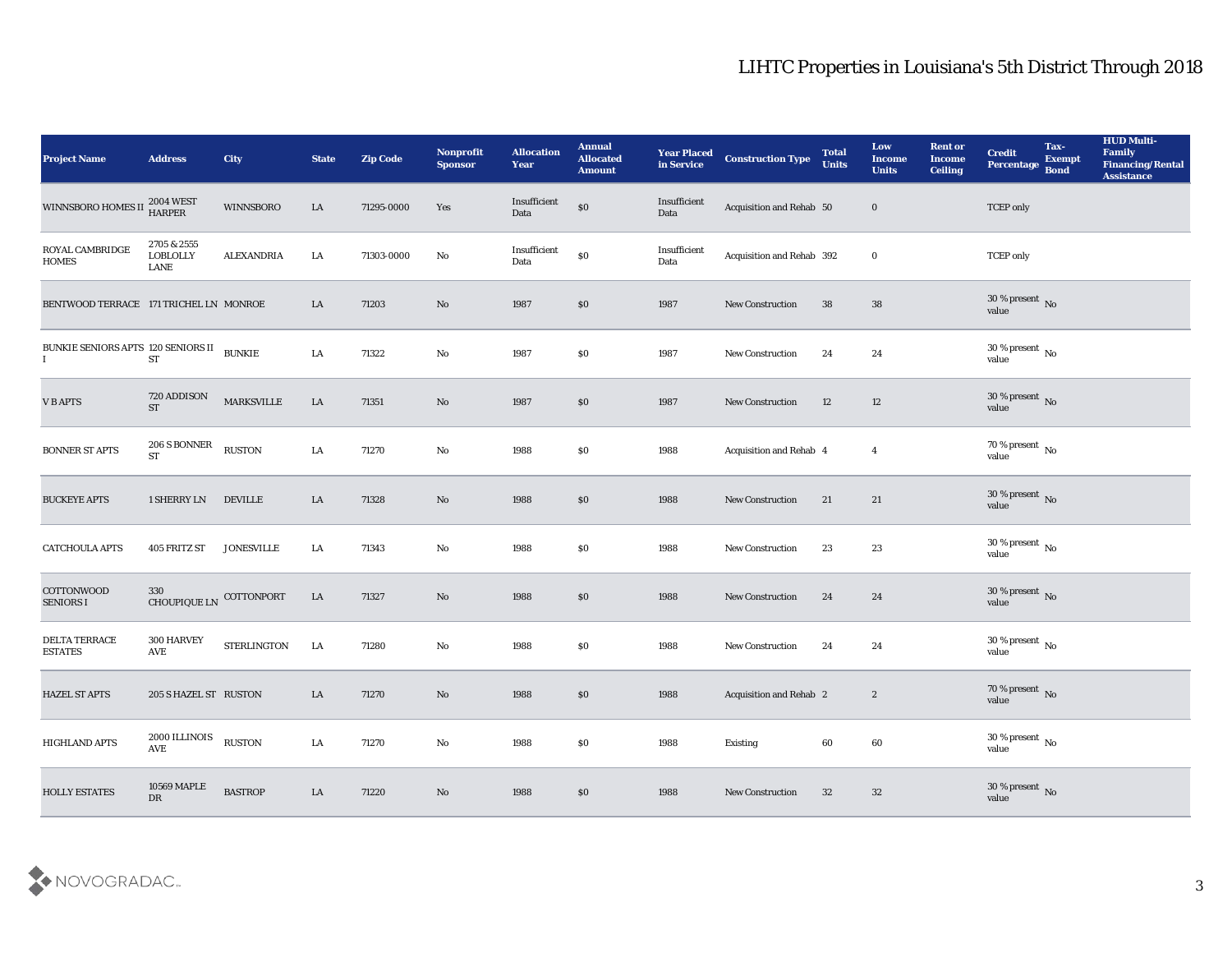| Project Name                      | <b>Address</b>                     | <b>City</b>        | <b>State</b> | <b>Zip Code</b> | Nonprofit<br><b>Sponsor</b> | <b>Allocation</b><br>Year | <b>Annual</b><br><b>Allocated</b><br><b>Amount</b> | <b>Year Placed</b><br>in Service | <b>Construction Type</b> | <b>Total</b><br><b>Units</b> | Low<br><b>Income</b><br><b>Units</b> | <b>Rent or</b><br><b>Income</b><br>Ceiling | <b>Credit</b><br>Percentage                 | Tax-<br><b>Exempt</b><br><b>Bond</b> | <b>HUD Multi-</b><br>Family<br><b>Financing/Rental</b><br><b>Assistance</b> |
|-----------------------------------|------------------------------------|--------------------|--------------|-----------------|-----------------------------|---------------------------|----------------------------------------------------|----------------------------------|--------------------------|------------------------------|--------------------------------------|--------------------------------------------|---------------------------------------------|--------------------------------------|-----------------------------------------------------------------------------|
| JONESVILLE SRS APTS 403 FRITZ ST  |                                    | <b>JONESVILLE</b>  | LA           | 71343           | No                          | 1988                      | $\$0$                                              | 1988                             | New Construction         | 18                           | 18                                   |                                            | 30 % present $\,$ No $\,$<br>value          |                                      |                                                                             |
| <b>MILE APTS IV</b>               | $2021$ WILD OAK $\,$ CHATHAM<br>RD |                    | LA           | 71226           | No                          | 1988                      | \$0                                                | 1988                             | <b>New Construction</b>  | 24                           | 24                                   |                                            | $30\,\%$ present $\,$ No value              |                                      |                                                                             |
| <b>OLD OAK ESTATES</b>            | 1130 WALLACE<br><b>DEAN RD</b>     | <b>WEST MONROE</b> | LA           | 71291           | No                          | 1988                      | \$0                                                | 1988                             | <b>New Construction</b>  | 37                           | 37                                   |                                            | $30\,\%$ present $\,$ No value              |                                      |                                                                             |
| OLD RIVER APTS                    | 700 VIEUX<br><b>CARRE EXT</b>      | <b>MARKSVILLE</b>  | ${\rm LA}$   | 71351           | $\mathbf{N}\mathbf{o}$      | 1988                      | \$0                                                | 1988                             | <b>New Construction</b>  | 18                           | 18                                   |                                            | $30\,\%$ present $\,$ No value              |                                      |                                                                             |
| PECAN VILLA APTS                  | 2805 MLK DR                        | <b>MONROE</b>      | LA           | 71202           | No                          | 1988                      | \$0                                                | 1988                             | <b>New Construction</b>  | 32                           | 32                                   |                                            | $30\,\%$ present $\,$ No value              |                                      |                                                                             |
| <b>SHADOW BROOK</b>               | 3751 MARKET ST JACKSON             |                    | LA           | 70748           | No                          | 1988                      | \$0                                                | 1988                             | <b>New Construction</b>  | 19                           | 19                                   |                                            | $30\,\%$ present $\,$ No value              |                                      |                                                                             |
| <b>SPRING CREEK APTS</b>          | 1 BUTLER DR                        | WOODWORTH          | LA           | 71485           | No                          | 1988                      | \$0                                                | 1988                             | <b>New Construction</b>  | 14                           | 14                                   |                                            | $30\,\%$ present $\,$ No value              |                                      |                                                                             |
| W CALIFORNIA ST<br><b>PROJECT</b> | 2209W<br>CALIFORNIA<br>AVE         | <b>RUSTON</b>      | LA           | 71270           | No                          | 1988                      | \$0                                                | 1988                             | Acquisition and Rehab 2  |                              | $\boldsymbol{2}$                     |                                            | <b>Both 30%</b><br>and 70%<br>present value | No                                   |                                                                             |
| <b>WILDWOOD APTS</b>              | 205 SANDIFER<br>${\rm LN}$         | PINEVILLE          | ${\rm LA}$   | 71360           | $\rm\thinspace No$          | 1988                      | $\$0$                                              | 1988                             | <b>New Construction</b>  | 28                           | 28                                   |                                            | $30\,\%$ present $\,$ No value              |                                      |                                                                             |
| <b>CALVIN ST PROJECT</b>          | 119 CALVIN AVE RUSTON              |                    | LA           | 71270           | No                          | 1989                      | \$0                                                | 1989                             | Acquisition and Rehab 1  |                              | $\mathbf{1}$                         |                                            | $70\,\%$ present $\,$ No value              |                                      |                                                                             |
| <b>ELMWOOD ESTATES</b>            | 372<br>HUENEFELD RD $\,$ MONROE    |                    | LA           | 71203           | No                          | 1989                      | \$0                                                | 1989                             | <b>New Construction</b>  | 32                           | 32                                   |                                            | 30 % present $\,$ No $\,$<br>value          |                                      |                                                                             |
| <b>FOXWORTH APT</b>               | 1601 HWY 34                        | MONTGOMERY         | LA           | 71454           | $\rm\thinspace No$          | 1989                      | $\$0$                                              | 1989                             | New Construction         | 10                           | $10\,$                               |                                            | $30\,\%$ present $\,$ No value              |                                      |                                                                             |
| JACKSON SQUARE<br>$\rm APTS$      | 1637 WILSON ST JACKSON             |                    | ${\rm LA}$   | 70748           | ${\bf No}$                  | 1988                      | $\$0$                                              | 1989                             | New Construction         | 36                           | ${\bf 36}$                           |                                            | $30\,\%$ present $\,$ No value              |                                      |                                                                             |

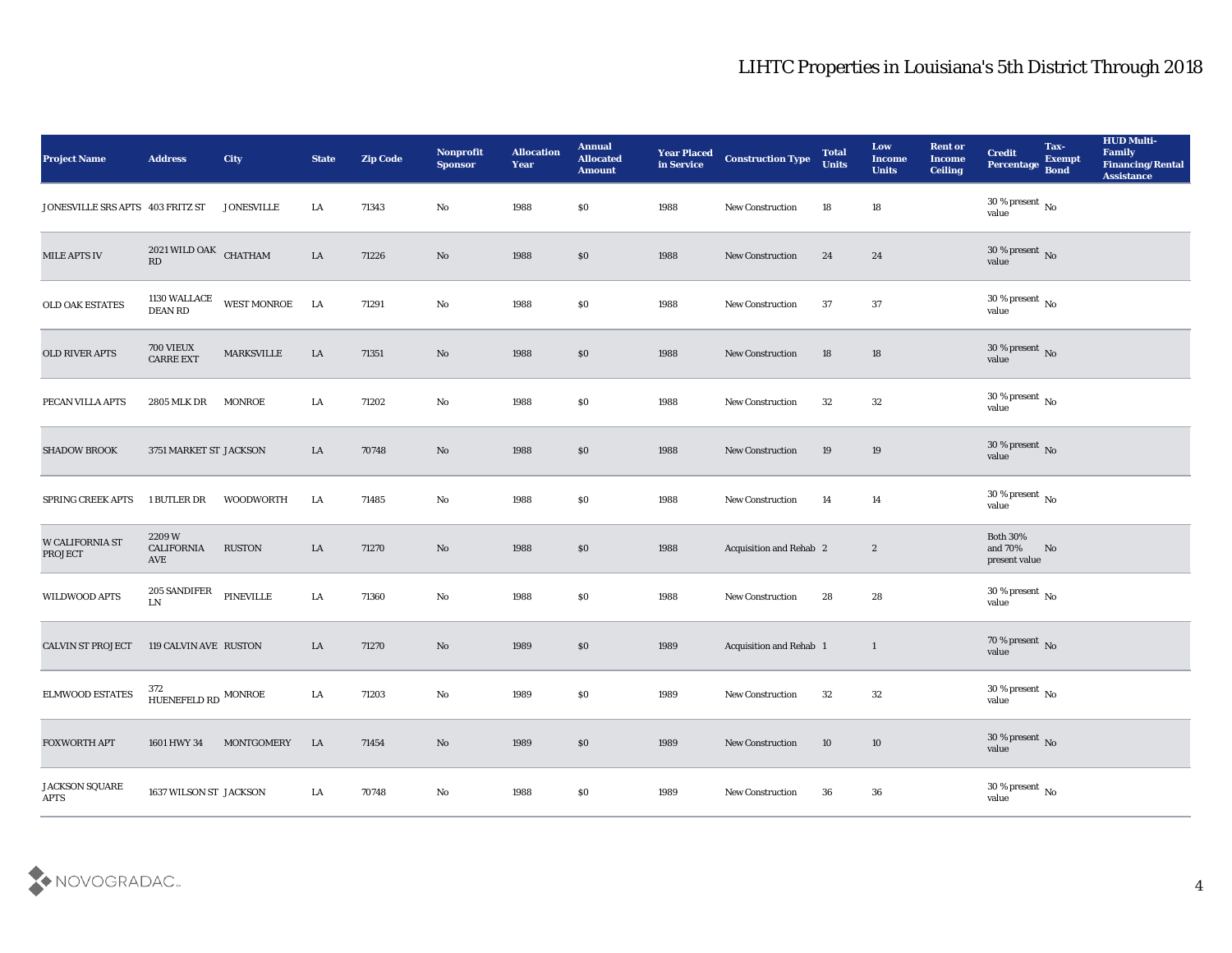| <b>Project Name</b>                                                 | <b>Address</b>                       | <b>City</b>                  | <b>State</b> | <b>Zip Code</b> | Nonprofit<br><b>Sponsor</b> | <b>Allocation</b><br><b>Year</b> | <b>Annual</b><br><b>Allocated</b><br><b>Amount</b> | <b>Year Placed</b><br>in Service | <b>Construction Type</b>              | <b>Total</b><br><b>Units</b> | Low<br><b>Income</b><br><b>Units</b> | <b>Rent or</b><br><b>Income</b><br><b>Ceiling</b> | <b>Credit</b><br>Percentage        | Tax-<br><b>Exempt</b><br><b>Bond</b> | <b>HUD Multi-</b><br>Family<br><b>Financing/Rental</b><br><b>Assistance</b> |
|---------------------------------------------------------------------|--------------------------------------|------------------------------|--------------|-----------------|-----------------------------|----------------------------------|----------------------------------------------------|----------------------------------|---------------------------------------|------------------------------|--------------------------------------|---------------------------------------------------|------------------------------------|--------------------------------------|-----------------------------------------------------------------------------|
| TIMBERS APTS I                                                      | RD                                   | 1616 ARKANSAS WEST MONROE LA |              | 71291           | No                          | 1989                             | $\$0$                                              | 1989                             | Existing                              | 100                          | 100                                  |                                                   | 30 % present No<br>value           |                                      |                                                                             |
| WINNSBORO HOME                                                      | 1702 HATFIELD WINNSBORO<br><b>ST</b> |                              | LA           | 71295           | No                          | 1989                             | \$0                                                | 1989                             | Existing                              | 50                           | 50                                   |                                                   | 30 % present $\,$ No $\,$<br>value |                                      |                                                                             |
| <b>BETHEL COURTS APTS</b>                                           | 952 TEXAS<br><b>AVENUE</b>           | <b>WATERPROOF</b>            | LA           | 71375-0000      | No                          | 1990                             | \$0                                                | 1990                             | Acquisition and Rehab 16              |                              | $\bf{0}$                             |                                                   | TCEP only No                       |                                      |                                                                             |
| <b>CRESTVIEW VILLA</b>                                              | 825 ONTARIO<br>AVE                   | <b>BOGALUSA</b>              | LA           | 70427           | No                          | 1989                             | $\$0$                                              | 1990                             | Both New Construction 22<br>and $A/R$ |                              | 22                                   |                                                   | $30\,\%$ present $\,$ No value     |                                      |                                                                             |
| <b>GLENMORA SENIORS</b><br>APTS.                                    | <b>HWY. 165</b><br><b>SOUTH</b>      | <b>GLENMORA</b>              | LA           | 71433-0000      | No                          | 1990                             | $\$0$                                              | 1990                             | Acquisition and Rehab 10              |                              | $\bf{0}$                             |                                                   | TCEP only No                       |                                      |                                                                             |
| KINGSWOOD VILLA<br><b>APTS</b>                                      | 5500<br>HIGHLAND RD                  | <b>RICHWOOD</b>              | LA           | 71202           | No                          | 1990                             | \$0                                                | 1990                             | <b>New Construction</b>               | 32                           | 32                                   |                                                   | 30 % present $\,$ No $\,$<br>value |                                      |                                                                             |
| <b>OPELOUSAS MANOR</b><br><b>APTS</b>                               | <b>410 WEST</b><br><b>GROLEE</b>     | <b>OPELOUSAS</b>             | LA           | 70570-0000      | No                          | 1989                             | $\$0$                                              | 1990                             | Acquisition and Rehab 32              |                              | $\bf{0}$                             |                                                   | 60% AMGI TCEP only No              |                                      |                                                                             |
| <b>RICHLAND APTS.</b>                                               | 316 RUSSELL                          | <b>RAYVILLE</b>              | LA           | 71269-0000      | No                          | 1990                             | \$169,095                                          | 1990                             | Acquisition and Rehab 60              |                              | $\bf{0}$                             |                                                   | 60% AMGI TCEP only No              |                                      |                                                                             |
| <b>VARNADO VILLA</b>                                                | 26073 HWY 21 ANGIE                   |                              | LA           | 70426           | No                          | 1990                             | $\$0$                                              | 1990                             | New Construction                      | 12                           | 12                                   |                                                   | $30\,\%$ present $\,$ No value     |                                      |                                                                             |
| <b>WYCHE APTS</b>                                                   | 218 THOMAS<br><b>STREET</b>          | <b>TALLULAH</b>              | LA           | 71282-0000      | No                          | 1990                             | \$148,529                                          | 1990                             | Acquisition and Rehab 60              |                              | $\bf{0}$                             |                                                   | 60% AMGI TCEP only No              |                                      |                                                                             |
| E ARIZONA ST PROJECT $_{\text{AVE}}^{410 \text{ E ARIZONA}}$ RUSTON |                                      |                              | LA           | 71270           | No                          | 1991                             | \$0                                                | 1991                             | Acquisition and Rehab 2               |                              | $\boldsymbol{2}$                     |                                                   | Not<br>Indicated                   | No                                   |                                                                             |
| <b>EVERETTE STREET</b><br><b>PROJECT</b>                            | 103 EVERETT ST RUSTON                |                              | LA           | 71270           | $\rm\thinspace No$          | 1991                             | $\$0$                                              | 1991                             | Acquisition and Rehab 9               |                              | 9                                    |                                                   | Not<br>Indicated                   | $\mathbf{N}\mathbf{o}$               |                                                                             |
| <b>LAKEWOOD VILLAGE</b><br><b>APARTMENTS</b>                        | <b>100 ELM</b><br><b>STREET</b>      | LAKE<br><b>PROVIDENCE</b>    | ${\rm LA}$   | 71254-0000      | No                          | 1990                             | $\$0$                                              | 1991                             | Acquisition and Rehab 32              |                              | $\bf{0}$                             |                                                   | TCEP only No                       |                                      |                                                                             |

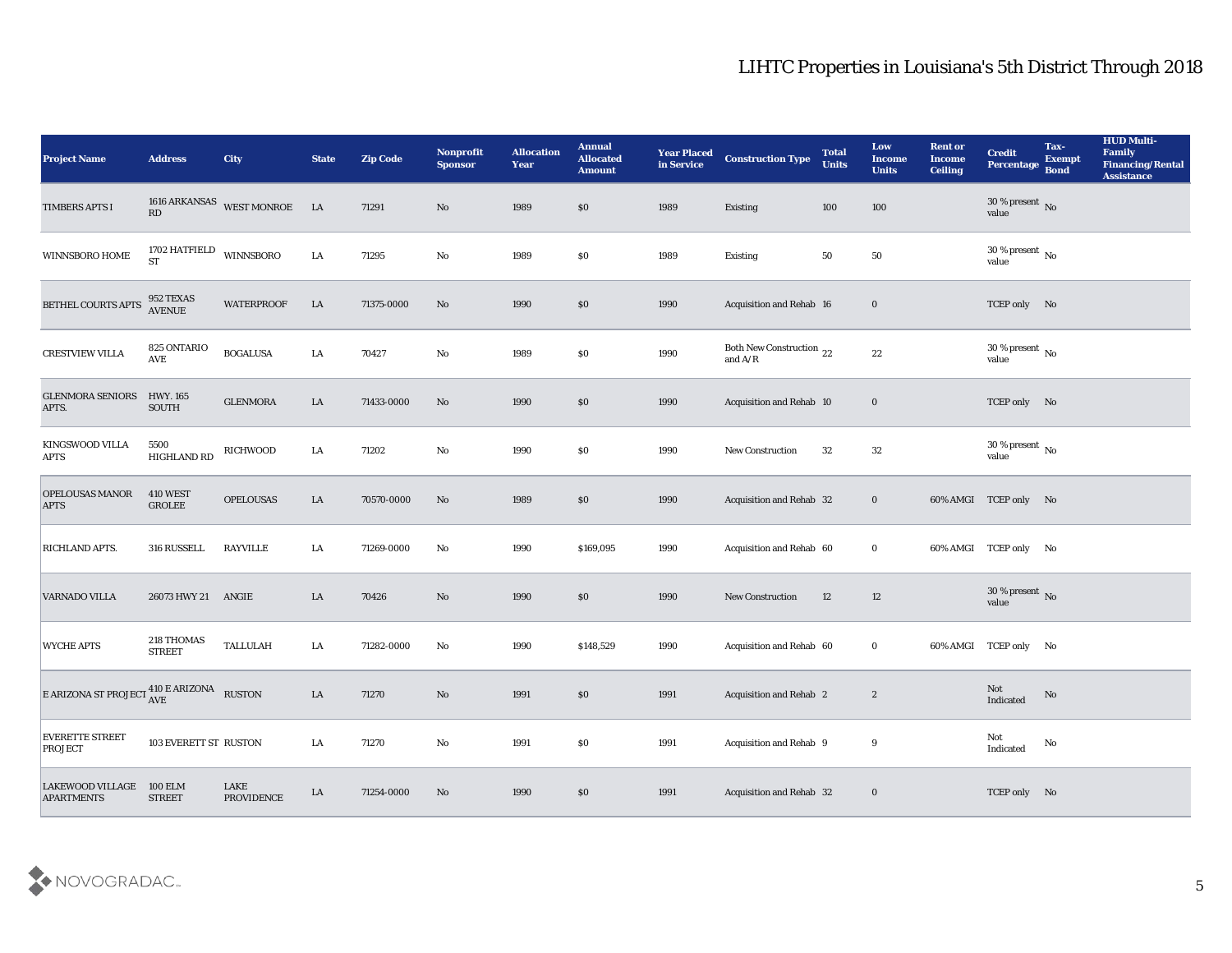| <b>Project Name</b>                  | <b>Address</b>                               | <b>City</b>       | <b>State</b> | <b>Zip Code</b> | Nonprofit<br><b>Sponsor</b> | <b>Allocation</b><br><b>Year</b> | <b>Annual</b><br><b>Allocated</b><br><b>Amount</b> | <b>Year Placed</b><br>in Service | <b>Construction Type</b> | <b>Total</b><br><b>Units</b> | Low<br><b>Income</b><br><b>Units</b> | <b>Rent or</b><br><b>Income</b><br><b>Ceiling</b> | <b>Credit</b><br>Percentage            | Tax-<br><b>Exempt</b><br><b>Bond</b> | <b>HUD Multi-</b><br>Family<br><b>Financing/Rental</b><br><b>Assistance</b> |
|--------------------------------------|----------------------------------------------|-------------------|--------------|-----------------|-----------------------------|----------------------------------|----------------------------------------------------|----------------------------------|--------------------------|------------------------------|--------------------------------------|---------------------------------------------------|----------------------------------------|--------------------------------------|-----------------------------------------------------------------------------|
| <b>MELVILLE PLAZA</b><br>APTS,       | 435 S. GUM ST. MELVILLE                      |                   | LA           | 71353-0000      | No                          | 1991                             | $\$0$                                              | 1991                             | New Construction         | 32                           | $\bf{0}$                             |                                                   | 30 % present $\overline{N_0}$<br>value |                                      |                                                                             |
| PLAUCHEVILLE PLAZA 125 PLAZA DR      |                                              | PLAUCHEVILLE      | LA           | 71362-0000      | No                          | 1990                             | $\$0$                                              | 1991                             | Acquisition and Rehab 0  |                              | $\bf{0}$                             |                                                   | TCEP only No                           |                                      |                                                                             |
| <b>SABINE CIRCLE</b>                 | 111 SABINE<br><b>STREET</b>                  | <b>BOGALUSA</b>   | LA           | 70427-0000      | No                          | 1991                             | \$0                                                | 1991                             | Acquisition and Rehab 32 |                              | $\bf{0}$                             |                                                   | TCEP only No                           |                                      |                                                                             |
| TONEY VILLA APTS.                    | 400 CLOVER<br><b>STREET</b>                  | <b>TALLULAH</b>   | LA           | 71282-0000      | No                          | 1990                             | \$0\$                                              | 1991                             | Acquisition and Rehab 19 |                              | $\bf{0}$                             |                                                   | TCEP only No                           |                                      |                                                                             |
| <b>VIDALIA MEADOWS</b>               | BOX 36, 4208<br><b>HWY 84</b>                | <b>VIDALIA</b>    | LA           | 71373-0000      | No                          | 1990                             | \$8,111                                            | 1991                             | Acquisition and Rehab 35 |                              | $\bf{0}$                             |                                                   | TCEP only No                           |                                      |                                                                             |
| <b>WOODLAND I</b>                    | $605\,$ WOODLAND $_{\rm RUSTON}$ $_{\rm ST}$ |                   | ${\rm LA}$   | 71270           | No                          | 1991                             | $\$0$                                              | 1991                             | Acquisition and Rehab 1  |                              | $\mathbf{1}$                         |                                                   | Not<br>Indicated                       | No                                   |                                                                             |
| WOODLAND II                          | 603 WOODLAND RUSTON<br><b>ST</b>             |                   | LA           | 71270           | No                          | 1991                             | $\$0$                                              | 1991                             | Acquisition and Rehab 1  |                              | -1                                   |                                                   | Not<br>Indicated                       | No                                   |                                                                             |
| <b>ST HELENA</b>                     | <b>BOX 14</b>                                | <b>GREENSBURG</b> | LA           | 70414-0000      | No                          | Insufficient<br>Data             | $\$0$                                              | 1991                             | Acquisition and Rehab 12 |                              | $\bf{0}$                             |                                                   | TCEP only No                           |                                      |                                                                             |
| <b>BOND STREET</b><br><b>PROJECT</b> | 605 1/2 BOND<br>${\cal ST}$                  | <b>RUSTON</b>     | LA           | 71270           | $\mathbf{No}$               | 1992                             | \$0\$                                              | 1992                             | Acquisition and Rehab 3  |                              | 3                                    |                                                   | 70 % present $\,$ No $\,$<br>value     |                                      |                                                                             |
| <b>COUNTRY MEADOWS</b>               | 802 NORTH<br><b>CEDARS</b><br><b>STREET</b>  | <b>TALLULAH</b>   | LA           | 71282-0000      | No                          | 1991                             | $\$0$                                              | 1992                             | <b>New Construction</b>  | 32                           | 32                                   |                                                   | TCEP only No                           |                                      |                                                                             |
| HESSMER VILLAGE<br><b>APARTMENTS</b> | STEVEN DRIVE HESSMER                         |                   | LA           | 71341-0000      | No                          | 1991                             | $\$0$                                              | 1992                             | <b>New Construction</b>  | 32                           | $\bf{0}$                             |                                                   | 30 % present $\,$ No $\,$<br>value     |                                      |                                                                             |
| <b>ROSEWOOD APTS</b>                 | 601 WALNUT<br><b>STREET</b>                  | $\mathbf{AMITE}$  | ${\rm LA}$   |                 | $\mathbf {No}$              | 1990                             | $\$0$                                              | 1992                             | Acquisition and Rehab 32 |                              | $\bf{0}$                             |                                                   | TCEP only No                           |                                      |                                                                             |
| <b>NEWELLTON PLACE</b><br>APTS.      | 107 ROUTH<br><b>STREET</b>                   | NEWELLTON         | LA           | 71357-0000      | $\mathbf {No}$              | 1991                             | $\$0$                                              | 1992                             | Acquisition and Rehab 32 |                              | $\mathbf 0$                          |                                                   | TCEP only No                           |                                      |                                                                             |

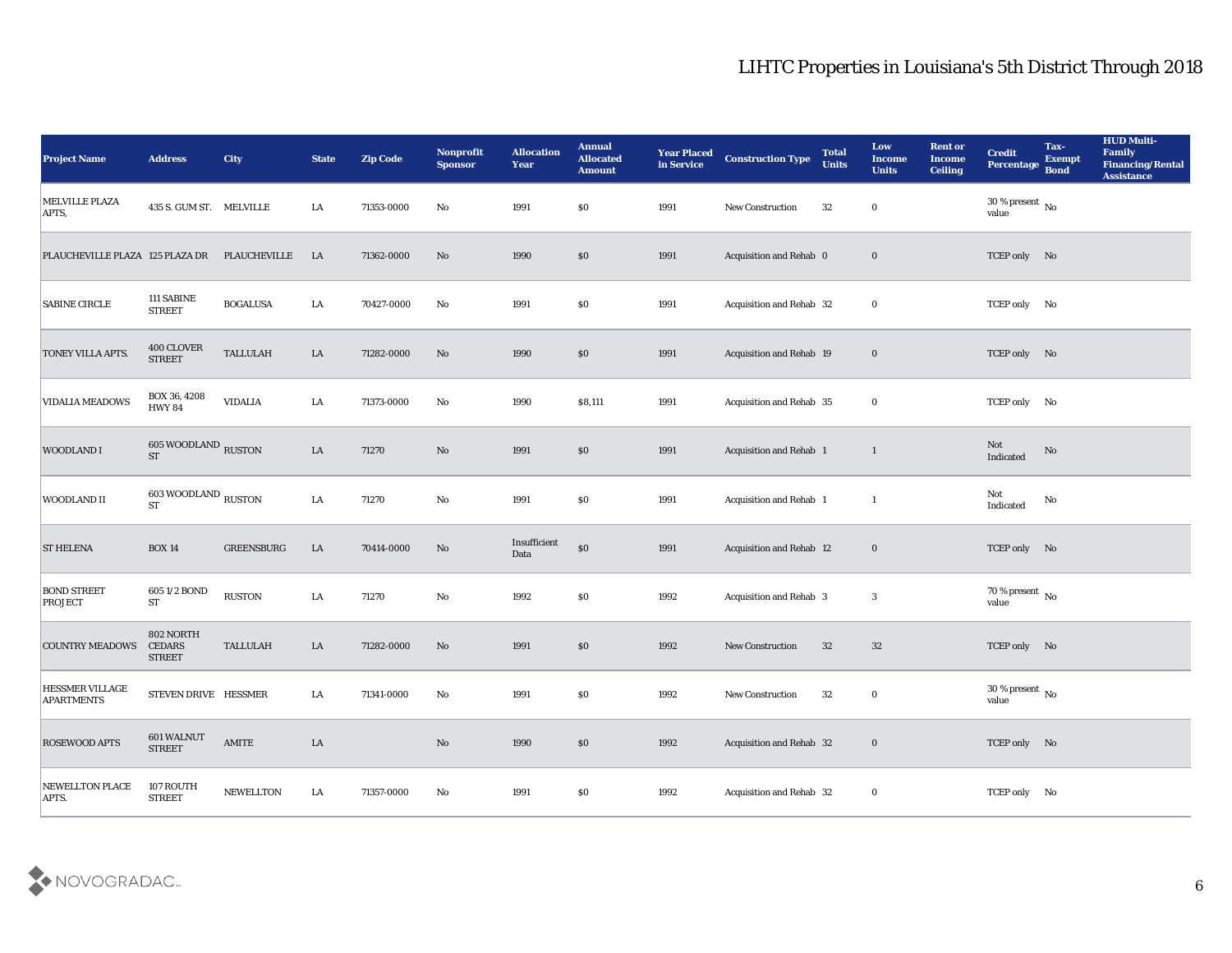| <b>Project Name</b>                                             | <b>Address</b>                               | <b>City</b>        | <b>State</b> | <b>Zip Code</b> | Nonprofit<br><b>Sponsor</b> | <b>Allocation</b><br><b>Year</b> | <b>Annual</b><br><b>Allocated</b><br><b>Amount</b> | <b>Year Placed</b><br>in Service | <b>Construction Type</b>                                                          | <b>Total</b><br><b>Units</b> | Low<br><b>Income</b><br><b>Units</b> | <b>Rent or</b><br><b>Income</b><br><b>Ceiling</b> | <b>Credit</b><br><b>Percentage</b>          | Tax-<br><b>Exempt</b><br><b>Bond</b> | <b>HUD Multi-</b><br>Family<br><b>Financing/Rental</b><br><b>Assistance</b> |
|-----------------------------------------------------------------|----------------------------------------------|--------------------|--------------|-----------------|-----------------------------|----------------------------------|----------------------------------------------------|----------------------------------|-----------------------------------------------------------------------------------|------------------------------|--------------------------------------|---------------------------------------------------|---------------------------------------------|--------------------------------------|-----------------------------------------------------------------------------|
| <b>OAK MANOR</b>                                                | 2000 PEACH<br><b>STREET</b>                  | <b>MONROE</b>      | LA           | 71202-0000      | No                          | 1990                             | \$211,432                                          | 1992                             | Acquisition and Rehab 88                                                          |                              | $\bf{0}$                             |                                                   | 60% AMGI TCEP only No                       |                                      |                                                                             |
| PINE ST PROJECT                                                 | 703 PINE ST                                  | <b>WEST MONROE</b> | LA           | 71291           | No                          | 1992                             | $\$0$                                              | 1992                             | Acquisition and Rehab 2                                                           |                              | $\boldsymbol{2}$                     |                                                   | 70 % present $\,$ No $\,$<br>value          |                                      |                                                                             |
| <b>CHATEAU DEVILLE</b>                                          | 4015 LAKESIDE ALEXANDRIA<br><b>DRIVE</b>     |                    | ${\rm LA}$   | 71302-0000      | Yes                         | 1991                             | \$286,425                                          | 1993                             | Acquisition and Rehab 160                                                         |                              | 16                                   | 60% AMGI                                          | <b>Both 30%</b><br>and 70%<br>present value | No                                   |                                                                             |
| DEBRA LANE PROJECT 103 DEBRA LN RUSTON                          |                                              |                    | LA           | 71270           | No                          | 1993                             | $\$0$                                              | 1993                             | Acquisition and Rehab 4                                                           |                              | $\overline{4}$                       |                                                   | Not<br>Indicated                            | No                                   |                                                                             |
| <b>HICKORY HILLS</b>                                            | 1305<br><b>ENTERPRISE</b><br>RD              | <b>ALEXANDRIA</b>  | LA           | 71303-0000      | Yes                         | 1991                             | \$174,185                                          | 1993                             | Acquisition and Rehab 96                                                          |                              | $\bf{0}$                             | 60% AMGI                                          | <b>Both 30%</b><br>and 70%<br>present value | No                                   |                                                                             |
| MAGNOLIA PLACE<br><b>APTS II</b>                                | 711 EIGHTH ST WINNSBORO                      |                    | LA           | 71295           | No                          | 1993                             | $\$0$                                              | 1993                             | <b>New Construction</b>                                                           | 12                           | 12                                   |                                                   | $30\,\%$ present $\,$ No $\,$<br>value      |                                      |                                                                             |
| PARKVIEW APTS.                                                  | 1101 RICHWOOD $_{\rm MONROE}$ RD. NO. 2      |                    | LA           | 71201-0000      | Yes                         | 1991                             | \$17,812                                           | 1993                             | Acquisition and Rehab 225                                                         |                              | $\bf{0}$                             |                                                   | 60% AMGI TCEP only No                       |                                      |                                                                             |
| PINECREST APTS                                                  | HWY 80/YOUNG $_{\rm GRAMBLING}$<br><b>ST</b> |                    | ${\rm LA}$   | 71245-0000      | No                          | 1992                             | $\$0$                                              | 1993                             | Acquisition and Rehab 0                                                           |                              | $\bf{0}$                             |                                                   | TCEP only No                                |                                      |                                                                             |
| <b>SHADY LANE SRS APTS</b>                                      | US HIGHWAY<br>84                             | WINNFIELD          | LA           | 71483-0000      | No                          | 1993                             | \$4,801                                            | 1993                             | New Construction                                                                  | 32                           | $\bf{0}$                             |                                                   | TCEP only No                                |                                      |                                                                             |
| SIMMESPORT SQUARE MISSION DRIVE SIMMESPORT<br><b>APARTMENTS</b> |                                              |                    | LA           | 71369-0000      | No                          | 1991                             | $\$0$                                              | 1993                             | Acquisition and Rehab 32                                                          |                              | $\bf{0}$                             |                                                   | TCEP only No                                |                                      |                                                                             |
| <b>ST JOSEPH SQUARE</b>                                         | 135 HWY 897-6 ST JOSEPH                      |                    | LA           |                 | No                          | 1993                             | $\$0$                                              | 1993                             | Acquisition and Rehab 32                                                          |                              | 32                                   |                                                   | Not<br>Indicated                            | No                                   |                                                                             |
| <b>TOWNEAST</b><br><b>APARTMENTS</b>                            | 1604 COOPER<br><b>LAKE ROAD</b>              | <b>BASTROP</b>     | LA           | 71220-0000      | Yes                         | 1991                             | \$75,753                                           | 1993                             | Both New Construction 40<br>and $\ensuremath{\mathrm{A}}/\ensuremath{\mathrm{R}}$ |                              | $\bf{0}$                             | 60% AMGI                                          | Both $30\%$<br>and $70\%$<br>present value  | $\mathbf{N}\mathbf{o}$               |                                                                             |
| <b>TOWN SQUARE</b>                                              | 121 SHANGHAI<br><b>ROAD</b>                  | <b>BALL</b>        | ${\rm LA}$   | 71405-0000      | No                          | 1993                             | \$32,514                                           | 1993                             | Acquisition and Rehab 24                                                          |                              | 24                                   | 60% AMGI                                          | 30 % present $\,$ No $\,$<br>value          |                                      |                                                                             |

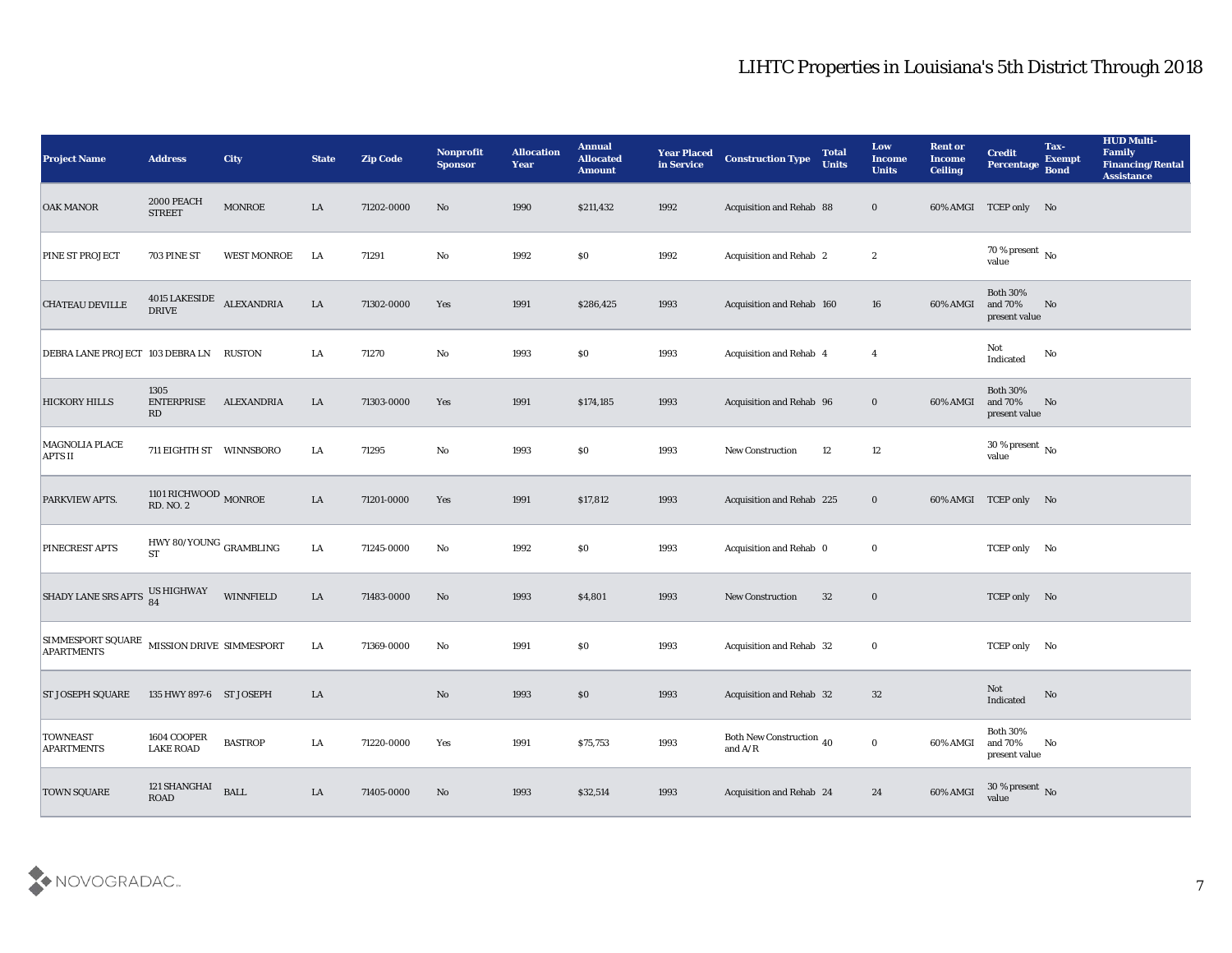| <b>Project Name</b>                         | <b>Address</b>                           | City                         | <b>State</b> | <b>Zip Code</b> | Nonprofit<br><b>Sponsor</b> | <b>Allocation</b><br><b>Year</b> | <b>Annual</b><br><b>Allocated</b><br><b>Amount</b> | <b>Year Placed</b><br>in Service | <b>Construction Type</b> | <b>Total</b><br><b>Units</b> | Low<br><b>Income</b><br><b>Units</b> | <b>Rent or</b><br><b>Income</b><br><b>Ceiling</b> | <b>Credit</b><br>Percentage                 | Tax-<br><b>Exempt</b><br><b>Bond</b> | <b>HUD Multi-</b><br>Family<br><b>Financing/Rental</b><br><b>Assistance</b> |
|---------------------------------------------|------------------------------------------|------------------------------|--------------|-----------------|-----------------------------|----------------------------------|----------------------------------------------------|----------------------------------|--------------------------|------------------------------|--------------------------------------|---------------------------------------------------|---------------------------------------------|--------------------------------------|-----------------------------------------------------------------------------|
| TRISHELL APTS.                              | 1101 RICHWOOD $_{\rm MONROE}$<br>$RD$ #2 |                              | LA           | 71202-0000      | Yes                         | 1991                             | \$160,246                                          | 1993                             | Acquisition and Rehab 90 |                              | $\bf{0}$                             | 60% AMGI                                          | <b>Both 30%</b><br>and 70%<br>present value | No                                   |                                                                             |
| <b>WESTSIDE APTS</b>                        | 700 ST LOUIS<br><b>STREET</b>            | <b>DELHI</b>                 | LA           | 71232-0000      | No                          | 1992                             | $\$0$                                              | 1993                             | Acquisition and Rehab 20 |                              | $\bf{0}$                             |                                                   | TCEP only No                                |                                      |                                                                             |
| WILSHIRE APTS.                              | 304 SELMAN<br><b>DRIVE</b>               | MONROE                       | LA           | 71203-0000      | Yes                         | 1991                             | \$101,975                                          | 1993                             | Acquisition and Rehab 60 |                              | $\bf{0}$                             | 60% AMGI                                          | <b>Both 30%</b><br>and 70%<br>present value | No                                   |                                                                             |
| <b>NORWOOD MANOR</b><br>APTS.               | <b>13000 MAIN</b><br>(HWY19)             | <b>NORWOOD</b>               | LA           | 70761-0000      | No                          | Insufficient<br>Data             | $\$0$                                              | 1993                             | Acquisition and Rehab 24 |                              | $\bf{0}$                             |                                                   | TCEP only No                                |                                      |                                                                             |
| <b>ST JOSEPH SQUARE</b>                     | 135 HWY 897-6                            | WATERPROOF                   | LA           | 71366-0000      | No                          | Insufficient<br>Data             | $\$0$                                              | 1993                             | Acquisition and Rehab 32 |                              | $\bf{0}$                             |                                                   | TCEP only No                                |                                      |                                                                             |
| <b>COLLINSTON APTS</b>                      | <b>4410 MAIN</b><br><b>STREET</b>        | COLLINSTON                   | LA           | 71229-0000      | No                          | 1993                             | $\$0$                                              | 1994                             | <b>New Construction</b>  | 20                           | $\bf{0}$                             |                                                   | TCEP only No                                |                                      |                                                                             |
| <b>COUNTRYSIDE</b><br><b>VILLAGE</b>        | 300 CLAXTON<br><b>STREET</b>             | <b>TALLULAH</b>              | LA           | 71282-0000      | No                          | 1994                             | $\$0$                                              | 1994                             | Acquisition and Rehab 32 |                              | $\bf{0}$                             |                                                   | TCEP only No                                |                                      |                                                                             |
| <b>HARRISONBURG</b><br><b>SENIORS APTS.</b> |                                          | LA HIGHWAY 8 HARRISONBURG LA |              | 71340-0000      | No                          | 1993                             | \$0                                                | 1994                             | Acquisition and Rehab 24 |                              | $\bf{0}$                             |                                                   | TCEP only No                                |                                      |                                                                             |
| NORWOOD MANOR<br><b>APTS</b>                | 13000 MAIN ST NORWOOD                    |                              | LA           | 70761           | $\mathbf {No}$              | 1992                             | $\$0$                                              | 1994                             | Acquisition and Rehab 12 |                              | 12                                   |                                                   | Not<br>Indicated                            | No                                   |                                                                             |
| <b>RIVERVIEW APTS</b>                       | <b>1730 MAIN</b><br><b>STREET</b>        | <b>FRANKLINTON</b>           | LA           | 70438-0000      | No                          | 1993                             | \$83,164                                           | 1994                             | <b>New Construction</b>  | 47                           | 48                                   |                                                   | 30 % present $\bar{N}$ o<br>value           |                                      |                                                                             |
| <b>RICHWOOD COTTAGES</b>                    | HIGHLAND<br><b>ROAD</b>                  | <b>RICHWOOD</b>              | LA           | 71202-0000      | No                          | 1993                             | \$184,988                                          | 1994                             | Acquisition and Rehab 50 |                              | 50                                   |                                                   | TCEP only No                                |                                      |                                                                             |
| <b>VILLAGE SQUARE</b><br>APTS.              | 26074<br>HIGHWAY 21                      | <b>VIDALIA</b>               | ${\rm LA}$   | 70467-0000      | $\rm\thinspace No$          | Insufficient<br>Data             | $\$0$                                              | 1994                             | Acquisition and Rehab 10 |                              | $\bf{0}$                             |                                                   | TCEP only No                                |                                      |                                                                             |
| <b>CINNAMON SQUARE</b><br>APTS/RUSTON       | 614 CINNAMON<br>LANE, SUITE 1            | <b>RUSTON</b>                | ${\rm LA}$   | 71270-0000      | $\rm\thinspace No$          | 1994                             | \$14,590                                           | 1995                             | New Construction         | 84                           | 84                                   |                                                   | TCEP only No                                |                                      |                                                                             |

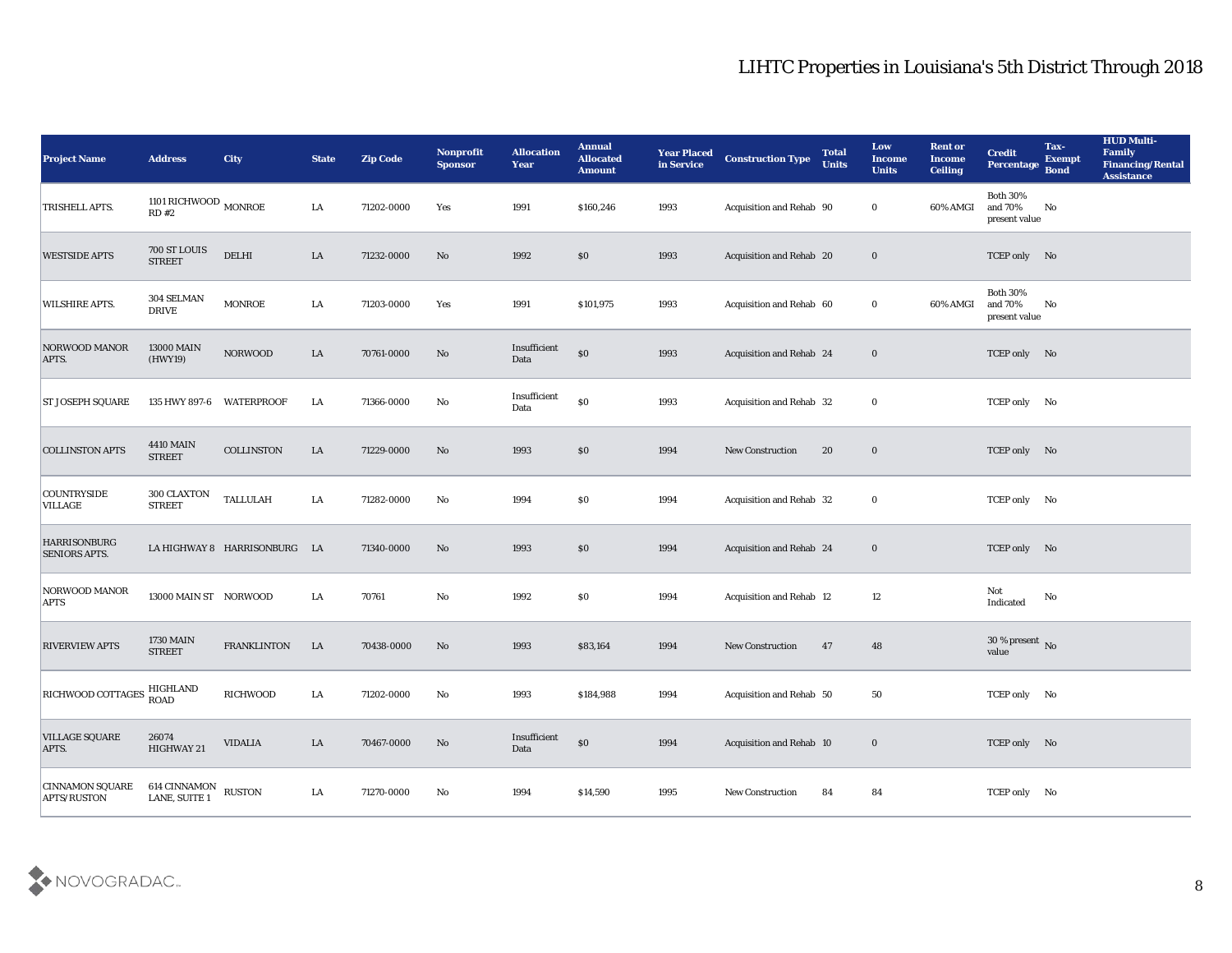| <b>Project Name</b>                                                     | <b>Address</b>                                     | <b>City</b>                | <b>State</b> | <b>Zip Code</b> | Nonprofit<br><b>Sponsor</b> | <b>Allocation</b><br><b>Year</b> | <b>Annual</b><br><b>Allocated</b><br><b>Amount</b> | <b>Year Placed</b><br>in Service | <b>Construction Type</b>        | <b>Total</b><br><b>Units</b> | Low<br><b>Income</b><br><b>Units</b> | <b>Rent or</b><br><b>Income</b><br><b>Ceiling</b> | <b>Credit</b><br>Percentage            | Tax-<br><b>Exempt</b><br><b>Bond</b> | <b>HUD Multi-</b><br>Family<br><b>Financing/Rental</b><br><b>Assistance</b> |
|-------------------------------------------------------------------------|----------------------------------------------------|----------------------------|--------------|-----------------|-----------------------------|----------------------------------|----------------------------------------------------|----------------------------------|---------------------------------|------------------------------|--------------------------------------|---------------------------------------------------|----------------------------------------|--------------------------------------|-----------------------------------------------------------------------------|
| KENSINGTON VILLAGE 3901 OLD<br><b>APARTMENTS (94-</b><br>25/LMF-H94-15) | STERLINGTON MONROE<br><b>ROAD</b>                  |                            | LA           | 71203-0000      | No                          | 1994                             | \$20,066                                           | 1995                             | <b>New Construction</b>         | 66                           | $\bf{0}$                             | 60% AMGI                                          | $70\,\%$ present $\,$ No value         |                                      |                                                                             |
| MANSURA VILLA II                                                        | <b>2044 VILLA</b><br><b>DRIVE</b>                  | <b>MANSURA</b>             | LA           | 71350-0000      | No                          | 1994                             | $\$0$                                              | 1995                             | New Construction                | 32                           | $\bf{0}$                             |                                                   | $30\,\%$ present $\,$ No $\,$<br>value |                                      |                                                                             |
| MER ROUGE SQUARE US HWY. 165                                            |                                                    | MER ROUGE                  | LA           | 71261-0000      | No                          | 1994                             | \$0                                                | 1995                             | Acquisition and Rehab 32        |                              | $\bf{0}$                             |                                                   | TCEP only No                           |                                      |                                                                             |
| PROVIDENCE PLACE<br><b>APTS</b>                                         | <b>GOULD AND</b><br><b>FOURTH</b><br><b>STREET</b> | LAKE<br>${\tt PROVIDENCE}$ | LA           | 71254-0000      | $\mathbf{N}\mathbf{o}$      | 1994                             | \$0\$                                              | 1995                             | Acquisition and Rehab 32        |                              | $\bf{0}$                             |                                                   | TCEP only No                           |                                      |                                                                             |
| <b>TALLULAH COVE APTS</b>                                               | EAST SCOTT & WALNUT ST.                            | <b>TALLULAH</b>            | LA           | 71282-0000      | No                          | 1994                             | \$0                                                | 1995                             | <b>Acquisition and Rehab</b>    | 44                           | $\sim$                               |                                                   | TCEP only No                           |                                      |                                                                             |
| GREEN TERRACE APTS 100 HILLSIDE                                         |                                                    | <b>JENA</b>                | LA           | 71342-0000      | No                          | 1996                             | \$0\$                                              | 1996                             | Acquisition and Rehab 32        |                              | $\bf{0}$                             |                                                   | TCEP only No                           |                                      |                                                                             |
| HAMMERMILL APTS. 5632 HWY 182                                           |                                                    | <b>OPELOUSAS</b>           | LA           | 70570-0000      | No                          | 1995                             | \$0                                                | 1996                             | Acquisition and Rehab 30        |                              | $\bf{0}$                             | 60% AMGI                                          | $30\,\%$ present $\,$ No value         |                                      |                                                                             |
| MARKSVILLE SQUARE A <sup>743 CANNON</sup>                               |                                                    | <b>MARKSVILLE</b>          | LA           | 71351-0000      | No                          | 1994                             | \$0\$                                              | 1996                             | Acquisition and Rehab 32        |                              | $\bf{0}$                             |                                                   | TCEP only No                           |                                      |                                                                             |
| PORT BARRE MANOR<br><b>APTS</b>                                         | 233 HAZEL<br><b>STREET</b>                         | PORT BARRE                 | LA           | 70577-0000      | No                          | 1994                             | \$0                                                | 1996                             | Acquisition and Rehab 32        |                              | $\bf{0}$                             |                                                   | 60% AMGI TCEP only No                  |                                      |                                                                             |
| CEDAR RIDGE APTS. O 142 LUEBENIA<br>$\alpha$ M                          | <b>ST</b>                                          | CALHOUN                    | LA           | 71225-0000      | No                          | 1995                             | \$25,625                                           | 1996                             | Acquisition and Rehab 13        |                              | 13                                   |                                                   | TCEP only No                           |                                      |                                                                             |
| <b>CINNAMON PLACE</b>                                                   | S.<br>FARMERVILLE RUSTON<br><b>STREET</b>          |                            | LA           | 71270-0000      | No                          | 1997                             | \$40,736                                           | 1997                             | <b>Acquisition and Rehab 28</b> |                              | $\bf{0}$                             |                                                   | TCEP only No                           |                                      |                                                                             |
| <b>CONCORDIA APTS</b>                                                   | 200 KYLE ROAD FERRIDAY                             |                            | ${\rm LA}$   | 71334-0000      | No                          | 1996                             | \$17,778                                           | 1997                             | Acquisition and Rehab 112       |                              | $\mathbf{0}$                         |                                                   | TCEP only No                           |                                      |                                                                             |
| <b>JACKSON PLACE</b><br><b>APARTMENTS</b>                               | $2533\,\mbox{HIGHWAY}$ JACKSON<br>10               |                            | ${\rm LA}$   | 70748-0000      | $\mathbf{N}\mathbf{o}$      | 1997                             | \$33,644                                           | 1997                             | New Construction                | 40                           | $\bf{0}$                             | 60% AMGI                                          | $30\,\%$ present $\,$ No value         |                                      |                                                                             |

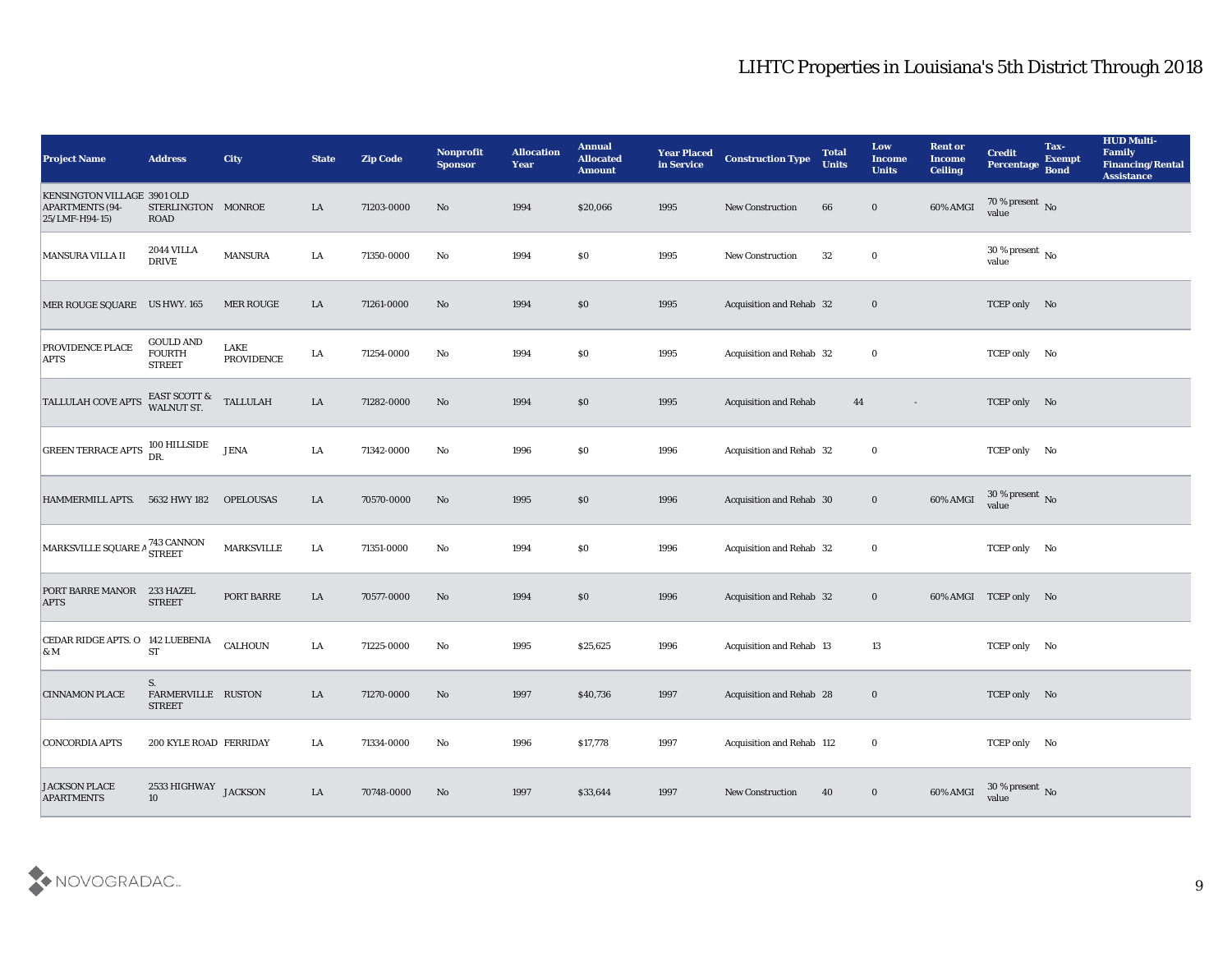| <b>Project Name</b>                         | <b>Address</b>                          | <b>City</b>        | <b>State</b> | <b>Zip Code</b> | Nonprofit<br><b>Sponsor</b> | <b>Allocation</b><br><b>Year</b> | <b>Annual</b><br><b>Allocated</b><br><b>Amount</b> | <b>Year Placed</b><br>in Service | <b>Construction Type</b>        | <b>Total</b><br><b>Units</b> | Low<br><b>Income</b><br><b>Units</b> | <b>Rent or</b><br>Income<br><b>Ceiling</b> | <b>Credit</b><br><b>Percentage</b> | Tax-<br><b>Exempt</b><br><b>Bond</b> | <b>HUD Multi-</b><br><b>Family</b><br><b>Financing/Rental</b><br><b>Assistance</b> |
|---------------------------------------------|-----------------------------------------|--------------------|--------------|-----------------|-----------------------------|----------------------------------|----------------------------------------------------|----------------------------------|---------------------------------|------------------------------|--------------------------------------|--------------------------------------------|------------------------------------|--------------------------------------|------------------------------------------------------------------------------------|
| <b>MANGHAM</b><br><b>APARTMENTS</b>         | 208 SOUTH<br><b>STREET</b>              | MANGHAM            | LA           | 71259-0000      | No                          | 1996                             | \$6,195                                            | 1997                             | Acquisition and Rehab 20        |                              | $\bf{0}$                             |                                            | TCEP only No                       |                                      |                                                                                    |
| NORTHWOOD<br><b>APARTMENTS</b>              | 100<br><b>NORTHWOOD</b><br>DR           | <b>BASTROP</b>     | LA           | 71220-0000      | No                          | 1997                             | \$18,569                                           | 1997                             | Acquisition and Rehab 40        |                              | $\bf{0}$                             |                                            | TCEP only No                       |                                      |                                                                                    |
| PINE HOLLOW APTS.                           | 107 NORRIS<br><b>LANE</b>               | WEST MONROE        | LA           | 71291-0000      | No                          | 1996                             | \$13,332                                           | 1997                             | <b>Acquisition and Rehab</b>    | 64                           | $\sim$                               |                                            | TCEP only No                       |                                      |                                                                                    |
| <b>TIMBERVIEW APARTME</b>                   | $\epsilon$ 306 POWELL<br>LANE           | <b>BALL</b>        | ${\rm LA}$   | 71405-0000      | No                          | 1997                             | \$193,570                                          | 1997                             | Acquisition and Rehab 48        |                              | 48                                   |                                            | TCEP only No                       |                                      |                                                                                    |
| WEST MONROE HOUSIN SCATTERED                |                                         | <b>WEST MONROE</b> | LA           | 71291-0000      | No                          | 1996                             | \$13,681                                           | 1997                             | Acquisition and Rehab 29        |                              | $\bf{0}$                             |                                            | TCEP only No                       |                                      |                                                                                    |
| <b>CLAIBORNE CREEK APT WALLACE RD.</b>      |                                         | <b>WEST MONROE</b> | LA           | 71291-0000      | No                          | 1996                             | \$29,729                                           | 1997                             | <b>Acquisition and Rehab 72</b> |                              | 72                                   |                                            | 70 % present No<br>value           |                                      |                                                                                    |
| <b>CASA II APTS</b>                         | 1905 JOYCE<br><b>STREET</b>             | <b>BASTROP</b>     | LA           | 71457-0000      | No                          | 1998                             | \$2,950                                            | 1998                             | Acquisition and Rehab 32        |                              | 32                                   |                                            | TCEP only No                       |                                      |                                                                                    |
| CINNAMON VIEW APTS 633 APPLE AVE RUSTON     |                                         |                    | LA           | 71270           | No                          | 1997                             | \$0                                                | 1998                             | <b>New Construction</b>         | 28                           | 28                                   |                                            | 70 % present $\,$ No $\,$<br>value |                                      |                                                                                    |
| DOGWOOD APTS                                | 100<br><b>PLANTATION</b><br><b>ROAD</b> | <b>OPELOUSAS</b>   | LA           | 70570-0000      | No                          | 1998                             | \$11,501                                           | 1998                             | Acquisition and Rehab 31        |                              | 31                                   |                                            | 70 % present No<br>value           |                                      |                                                                                    |
| <b>EMERALD TRACE APTS 419 EMERALD</b><br>II | <b>TRACE DRIVE</b>                      | <b>RUSTON</b>      | LA           | 71270-0000      | No                          | Insufficient<br>Data             | \$33,035                                           | 1998                             | <b>New Construction</b>         | 24                           | 24                                   | 60% AMGI                                   | 70 % present No<br>value           |                                      |                                                                                    |
| <b>IMANI PLAZA</b>                          | 6500<br><b>THOMPSON</b><br><b>DRIVE</b> | <b>MANSURA</b>     | LA           | 71350-0000      | No                          | 1997                             | \$3,935                                            | 1998                             | Acquisition and Rehab 40        |                              | $\bf{0}$                             | 60% AMGI                                   | 30 % present $\,$ No $\,$<br>value |                                      |                                                                                    |
| <b>MAPLEWOOD</b><br><b>APARTMENTS</b>       | 1701 S. JONES<br><b>STREET</b>          | WINNFIELD          | ${\rm LA}$   | 71483-0000      | $\rm\thinspace No$          | 1997                             | $\$0$                                              | 1998                             | Acquisition and Rehab 40        |                              | 40                                   |                                            | TCEP only No                       |                                      |                                                                                    |
| <b>POST OAK</b><br><b>APARTMENTS</b>        | 301 KIROLI<br>$\rm{ROAD}$               | WEST MONROE        | LA           | 71291-0000      | $\mathbf {No}$              | Insufficient<br>Data             | $\$0$                                              | 1998                             | Acquisition and Rehab 80        |                              | $\bf{0}$                             |                                            | TCEP only No                       |                                      |                                                                                    |

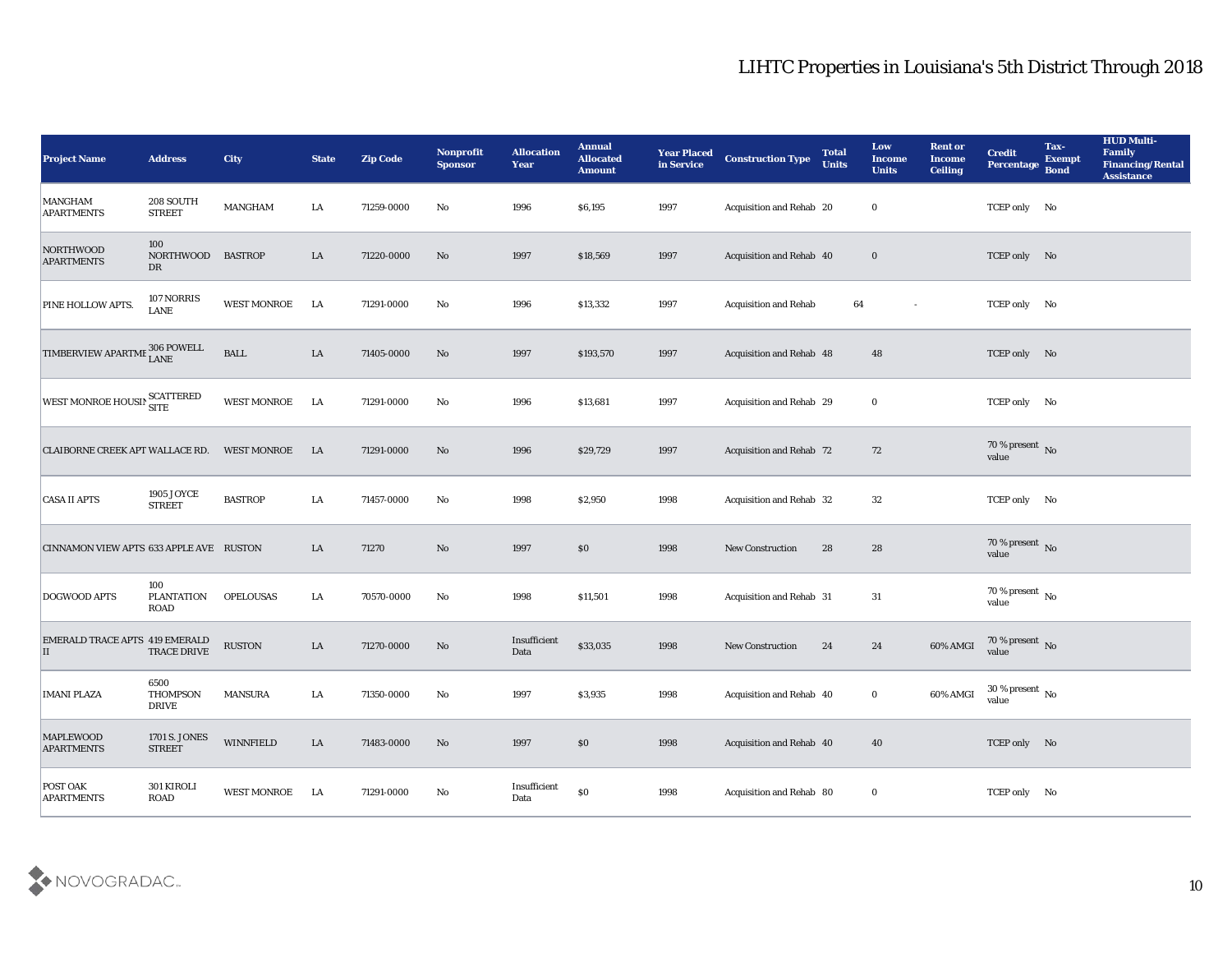| <b>Project Name</b>                       | <b>Address</b>                              | City                                | <b>State</b> | <b>Zip Code</b> | <b>Nonprofit</b><br><b>Sponsor</b> | <b>Allocation</b><br><b>Year</b> | <b>Annual</b><br><b>Allocated</b><br><b>Amount</b> | <b>Year Placed</b><br>in Service | <b>Construction Type</b>  | <b>Total</b><br><b>Units</b> | Low<br><b>Income</b><br><b>Units</b> | <b>Rent or</b><br><b>Income</b><br><b>Ceiling</b> | <b>Credit</b><br>Percentage        | Tax-<br><b>Exempt</b><br><b>Bond</b> | <b>HUD Multi-</b><br>Family<br><b>Financing/Rental</b><br><b>Assistance</b> |
|-------------------------------------------|---------------------------------------------|-------------------------------------|--------------|-----------------|------------------------------------|----------------------------------|----------------------------------------------------|----------------------------------|---------------------------|------------------------------|--------------------------------------|---------------------------------------------------|------------------------------------|--------------------------------------|-----------------------------------------------------------------------------|
| <b>RUTLAND OAKS</b>                       | <b>HIGHWAY 65</b>                           | <b>CLAYTON</b>                      | LA           |                 | No                                 | 1996                             | \$0                                                | 1998                             | Acquisition and Rehab 10  |                              | $\bf{0}$                             |                                                   | TCEP only No                       |                                      |                                                                             |
| <b>CLAIBORNE CREEK</b><br><b>APTS. II</b> |                                             | WALLACE RD. WEST MONROE             | LA           | 71291-0000      | No                                 | 1999                             | $\$0$                                              | 1999                             | Acquisition and Rehab 60  |                              | $\bf{0}$                             |                                                   | 70 % present $\,$ No $\,$<br>value |                                      |                                                                             |
| <b>EDEN APTS</b>                          | 6029 JASMINE BASTROP                        |                                     | LA           | 71220-0000      | No                                 | Insufficient<br>Data             | \$9,419                                            | 1999                             | Acquisition and Rehab 104 |                              | $\bf{0}$                             |                                                   | 30 % present $\bar{N}$ o<br>value  |                                      |                                                                             |
| <b>EMERALD TRACE APTS 419 EMERALD</b>     | TRACE DRIVE                                 | <b>RUSTON</b>                       | LA           | 71270-0000      | No                                 | Insufficient<br>Data             | \$29,789                                           | 1999                             | <b>New Construction</b>   | 48                           | $\bf{0}$                             | 60% AMGI                                          | $70\,\%$ present $\,$ No value     |                                      |                                                                             |
| <b>FELICIANA HILLS</b>                    | 9857 STREET D                               | <b>SAINT</b><br><b>FRANCISVILLE</b> | LA           | 70775-0000      | No                                 | 1998                             | \$43,582                                           | 1999                             | Acquisition and Rehab 40  |                              | 40                                   | 60% AMGI                                          | $70\,\%$ present $\,$ No value     |                                      |                                                                             |
| <b>MANSURA VILLA</b><br><b>APARTMETNS</b> | 6714 NOTHOFER $\,$ MANSURA<br><b>STREET</b> |                                     | ${\rm LA}$   | 71350-0000      | No                                 | 1989                             | $\$0$                                              | 1999                             | <b>New Construction</b>   | 32                           | $\bf{0}$                             | 60% AMGI                                          | $30\,\%$ present $\,$ No value     |                                      |                                                                             |
| <b>PINERIDGE</b><br><b>APARTMENTS</b>     | 1208 JOHN D<br>WOOD RD                      | <b>FRANKLINTON</b>                  | LA           | 70438-0000      | No                                 | 1998                             | \$20,482                                           | 1999                             | <b>New Construction</b>   | 48                           | $\bf{0}$                             | 60% AMGI                                          | $70\,\%$ present $\,$ No value     |                                      |                                                                             |
| <b>VILLAGE GREEN</b>                      | 2530W.<br><b>BARNNETT</b><br><b>SPRINGS</b> | RUSTON                              | LA           | 71270-0000      | Yes                                | 1997                             | \$36,409                                           | 1999                             | New Construction          | 80                           | 80                                   | 60% AMGI                                          | 70 % present $\,$ No $\,$<br>value |                                      |                                                                             |
| <b>AZALEA PARK</b>                        | 606 HARVEY<br><b>STREET</b>                 | STERLINGTON                         | LA           | 71280-0000      | No                                 | 1999                             | \$28,852                                           | 2000                             | Acquisition and Rehab 40  |                              | $\overline{7}$                       |                                                   | TCEP only No                       |                                      |                                                                             |
| <b>CHERRY BLOSSOM</b><br><b>APTS</b>      | 205 MLK DR.                                 | PORT BARRE                          | LA           | 70577-0000      | No                                 | 1999                             | \$277,486                                          | 2000                             | Acquisition and Rehab 73  |                              | $\bf{0}$                             |                                                   | TCEP only No                       |                                      |                                                                             |
| <b>CLINTON PLAZA</b>                      | 11800 MARSTON CLINTON<br><b>STREET</b>      |                                     | LA           | 70722-0000      | No                                 | 1999                             | \$10,649                                           | 2000                             | Acquisition and Rehab 32  |                              | $\bf{0}$                             | 60% AMGI                                          | 30 % present No<br>value           |                                      |                                                                             |
| COTTONLAND<br><b>VILLAGE APTS</b>         | 343<br>HUENEFELD RD $\,$ MONROE             |                                     | LA           | 71203           | $\rm\, No$                         | 1998                             | \$0                                                | 2000                             | New Construction          | 40                           | 40                                   |                                                   | 70 % present $\,$ No $\,$<br>value |                                      |                                                                             |
| ORANGE BLOSSOM<br>APTS.                   | 801 BAILEY<br><b>STREET</b>                 | TALLULAH                            | ${\rm LA}$   | 71282-0000      | $\mathbf{N}\mathbf{o}$             | 1999                             | \$5,731                                            | 2000                             | Acquisition and Rehab 32  |                              | $\bf{0}$                             |                                                   | TCEP only No                       |                                      |                                                                             |

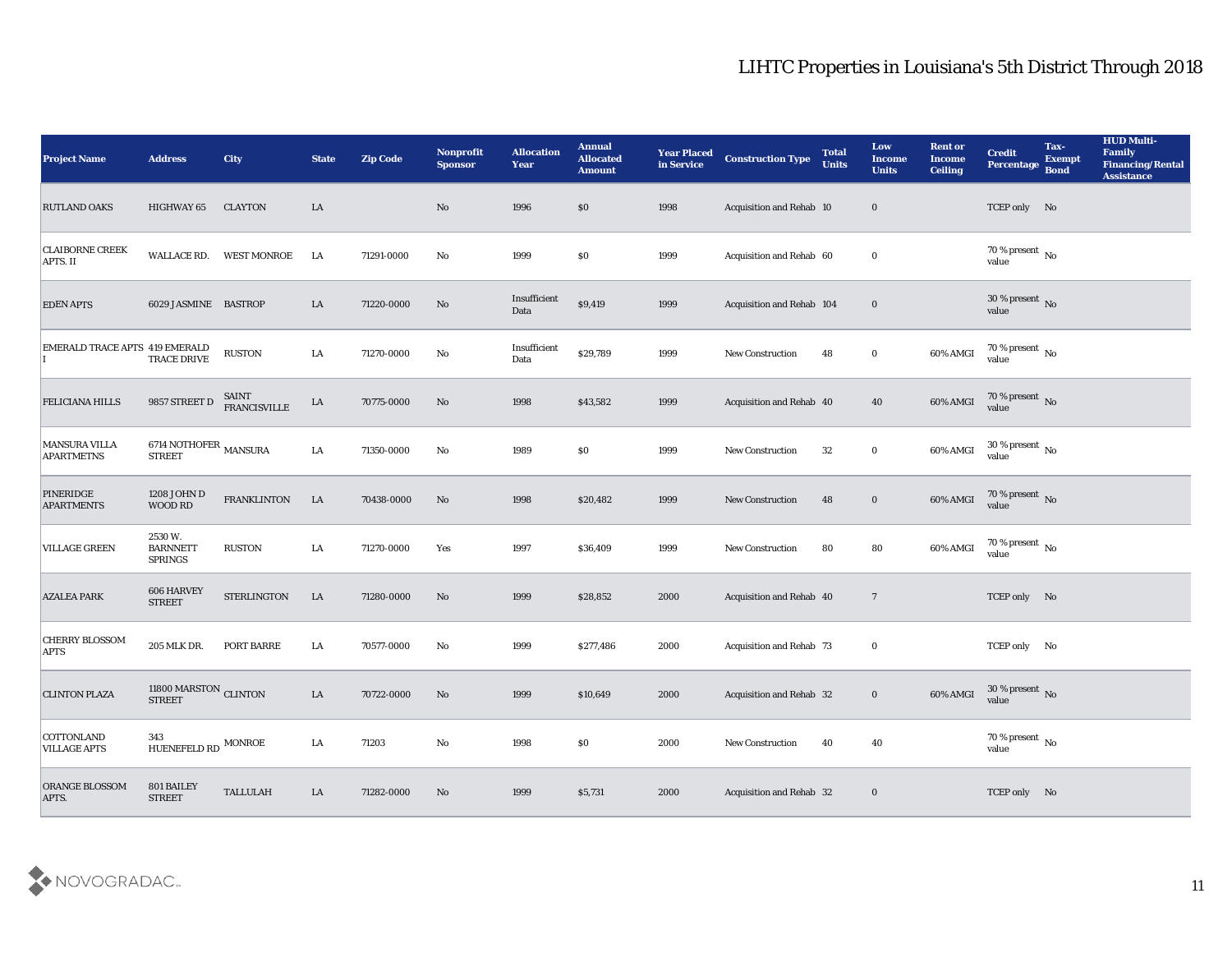| <b>Project Name</b>                         | <b>Address</b>                                          | <b>City</b>        | <b>State</b> | <b>Zip Code</b> | Nonprofit<br><b>Sponsor</b> | <b>Allocation</b><br><b>Year</b> | <b>Annual</b><br><b>Allocated</b><br><b>Amount</b> | <b>Year Placed</b><br>in Service | <b>Construction Type</b>        | <b>Total</b><br><b>Units</b> | Low<br><b>Income</b><br><b>Units</b> | <b>Rent or</b><br><b>Income</b><br><b>Ceiling</b> | <b>Credit</b><br>Percentage          | Tax-<br><b>Exempt</b><br><b>Bond</b> | <b>HUD Multi-</b><br>Family<br><b>Financing/Rental</b><br><b>Assistance</b> |
|---------------------------------------------|---------------------------------------------------------|--------------------|--------------|-----------------|-----------------------------|----------------------------------|----------------------------------------------------|----------------------------------|---------------------------------|------------------------------|--------------------------------------|---------------------------------------------------|--------------------------------------|--------------------------------------|-----------------------------------------------------------------------------|
| <b>PEACHTREE</b><br><b>APARTMENTS</b>       | <b>413 FOUNTAIN</b><br><b>DRIVE</b>                     | <b>RUSTON</b>      | LA           | 71270-0000      | No                          | 1999                             | \$20,376                                           | 2000                             | New Construction                | 48                           | $\bf{0}$                             |                                                   | TCEP only No                         |                                      |                                                                             |
| PLANTATION PLACE II                         | 601 PERSHING<br>HIGHWAY                                 | <b>BUNKIE</b>      | LA           | 71322-0000      | No                          | 1999                             | \$19,621                                           | 2000                             | Acquisition and Rehab 32        |                              | $\bf{0}$                             | 60% AMGI                                          | 70 % present $\sqrt{\ }$ No<br>value |                                      |                                                                             |
| PLEASANTVIEW APTS                           | 425 PANKY<br><b>ROAD</b>                                | WEST MONROE        | LA           | 71291-0000      | Yes                         | Insufficient<br>Data             | \$14,716                                           | 2000                             | Acquisition and Rehab 40        |                              | $\bf{0}$                             | 60% AMGI                                          | 70 % present $\,$ No $\,$<br>value   |                                      |                                                                             |
| RICHLAND COMM II                            | 817 LOUISA ST. RAYVILLE                                 |                    | LA           | 71269-0000      | No                          | Insufficient<br>Data             | \$40,488                                           | 2000                             | <b>Acquisition and Rehab 35</b> |                              | $\bf{0}$                             |                                                   | TCEP only No                         |                                      |                                                                             |
| <b>CINNAMON COURT</b><br><b>APTS</b>        | 145 NUTMEG<br><b>STREET</b>                             | <b>RUSTON</b>      | LA           | 71270-0000      | No                          | 1999                             | \$13,719                                           | 2001                             | Acquisition and Rehab 56        |                              | $\bf{0}$                             |                                                   | TCEP only No                         |                                      |                                                                             |
| <b>FERRIDAY LEISURE</b>                     | 490 LINCOLN<br>RD                                       | <b>FERRIDAY</b>    | LA           | 71334-0000      | No                          | Insufficient<br>Data             | \$34,557                                           | 2001                             | Acquisition and Rehab 36        |                              | $\bf{0}$                             | 60% AMGI                                          | 70 % present No<br>value             |                                      |                                                                             |
| JACKSON SQUARE                              | 1305 SOUTH<br>CEDAR #33                                 | <b>JONESBORO</b>   | LA           | 71251-0000      | No                          | 2000                             | \$15,559                                           | 2001                             | Acquisition and Rehab 32        |                              | 32                                   |                                                   | TCEP only No                         |                                      |                                                                             |
| <b>LIBERTY VILLAGE</b><br><b>APARTMENTS</b> | 2400<br>DELOACHE<br><b>STREET</b>                       | <b>MONROE</b>      | LA           | 71201-0000      | No                          | 1999                             | \$42,415                                           | 2001                             | <b>New Construction</b>         | 50                           | $\bf{0}$                             | 60% AMGI                                          | 70 % present No<br>value             |                                      |                                                                             |
| PECAN GROVE<br><b>APARTMENTS</b>            | <b>550 FARENZIE</b>                                     | <b>COLFAX</b>      | LA           | 71417-0000      | No                          | 2000                             | \$18,844                                           | 2001                             | <b>Acquisition and Rehab 24</b> |                              | $\bf{0}$                             |                                                   | TCEP only No                         |                                      |                                                                             |
| <b>ROCKWOOD APTS II</b>                     | 5907 HWY. 167<br>N. #33                                 | <b>WINNFIELD</b>   | LA           | 71483-0000      | No                          | 2000                             | \$0                                                | 2001                             | <b>Acquisition and Rehab 32</b> |                              | $\bf{0}$                             |                                                   | TCEP only No                         |                                      |                                                                             |
| STERLINGTON MANOR                           | <b>605 HARVEY</b><br><b>AVENUE</b><br><b>BUILDING 1</b> | <b>STERLINGTON</b> | LA           | 71280-0000      | No                          | 2000                             | \$16,938                                           | 2001                             | Acquisition and Rehab 24        |                              | $\bf{0}$                             |                                                   | TCEP only No                         |                                      |                                                                             |
| STERLINGTON MANOR 605 HARVEY<br>IІ          | AVE.                                                    | STERLINGTON        | LA           | 71280-0000      | $\rm\thinspace No$          | 2000                             | \$17,171                                           | 2001                             | Acquisition and Rehab 24        |                              | $\bf{0}$                             |                                                   | TCEP only No                         |                                      |                                                                             |
| TIMBER TRAILS APTS.                         | 700 TIMBER<br><b>TRAILS</b>                             | PINEVILLE          | ${\rm LA}$   | 71360-0000      | $\mathbf{N}\mathbf{o}$      | 2000                             | \$18,078                                           | 2001                             | Acquisition and Rehab 32        |                              | $32\,$                               |                                                   | TCEP only No                         |                                      |                                                                             |

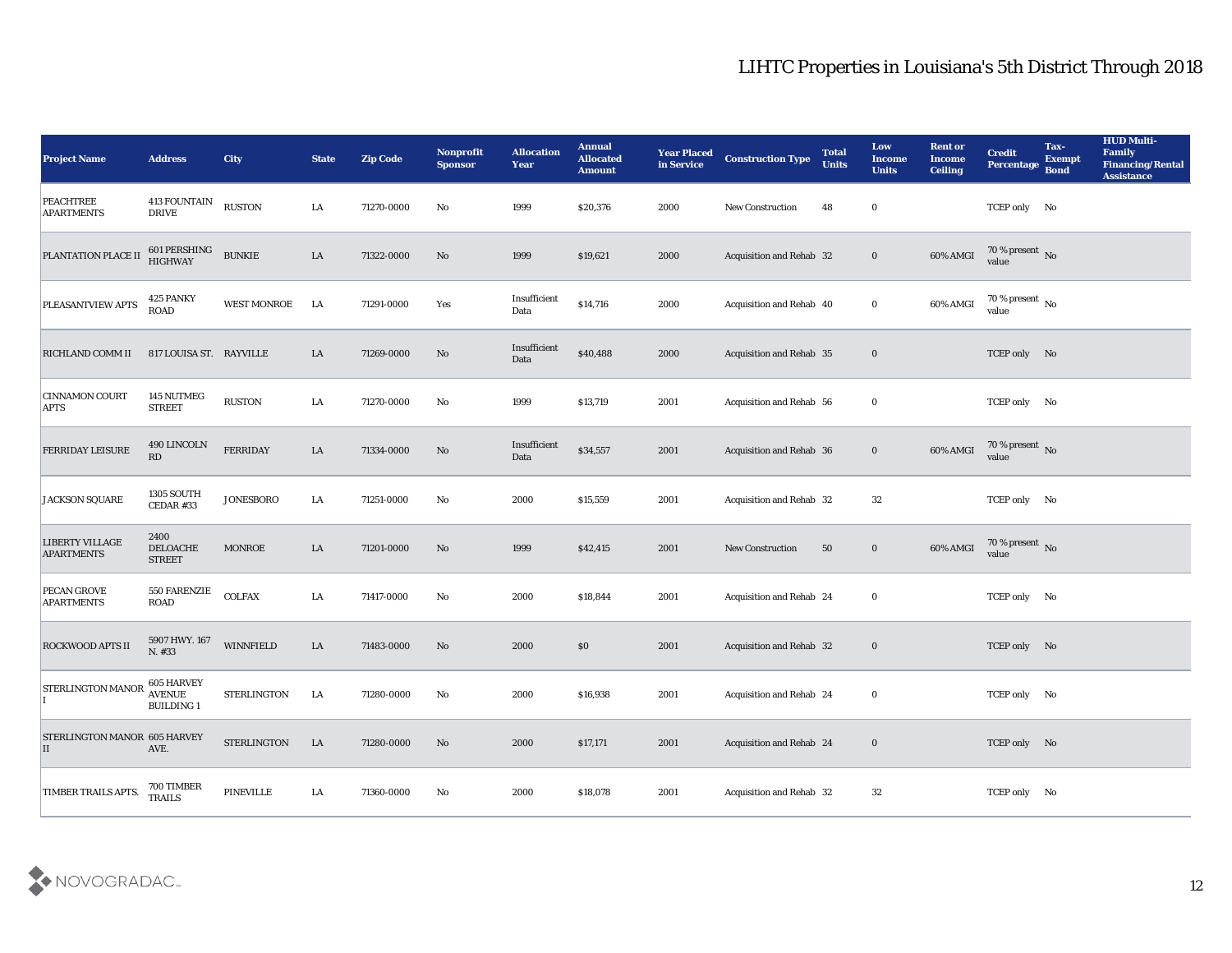| <b>Project Name</b>                                                     | <b>Address</b>                                   | <b>City</b>        | <b>State</b> | <b>Zip Code</b> | <b>Nonprofit</b><br><b>Sponsor</b> | <b>Allocation</b><br><b>Year</b> | <b>Annual</b><br><b>Allocated</b><br><b>Amount</b> | <b>Year Placed</b><br>in Service | <b>Construction Type</b>                                                          | <b>Total</b><br><b>Units</b> | Low<br><b>Income</b><br><b>Units</b> | <b>Rent or</b><br><b>Income</b><br><b>Ceiling</b> | <b>Credit</b><br><b>Percentage</b>          | Tax-<br><b>Exempt</b><br><b>Bond</b> | <b>HUD Multi-</b><br>Family<br><b>Financing/Rental</b><br><b>Assistance</b> |
|-------------------------------------------------------------------------|--------------------------------------------------|--------------------|--------------|-----------------|------------------------------------|----------------------------------|----------------------------------------------------|----------------------------------|-----------------------------------------------------------------------------------|------------------------------|--------------------------------------|---------------------------------------------------|---------------------------------------------|--------------------------------------|-----------------------------------------------------------------------------|
| <b>NORTH OAKS</b><br><b>SUBDIVISION</b>                                 | <b>105 DILL</b><br><b>STREET</b>                 | <b>RAYVILLE</b>    | LA           | 71269-0000      | No                                 | 2005                             | \$13,610                                           | 2008                             | <b>New Construction</b>                                                           | 24                           | 24                                   |                                                   | TCEP only No                                |                                      |                                                                             |
| <b>PASSMAN PLAZA III</b>                                                | <b>219 LAKE</b><br>PASSMAN DR                    | <b>MONROE</b>      | LA           | 71203-0000      | No                                 | 2007                             | \$402,530                                          | 2008                             | New Construction                                                                  | 60                           | 60                                   |                                                   | TCEP only No                                |                                      |                                                                             |
| <b>HARDWOOD APTS</b>                                                    | 5982 ST B                                        | ST FRANCISVILLE LA |              | 70775           | No                                 | Insufficient<br>Data             | \$13,973                                           | 2009                             | Acquisition and Rehab 40                                                          |                              | $\bf{0}$                             | 60% AMGI                                          | $70\,\%$ present $\,$ No value              |                                      |                                                                             |
| PLEASANT HAVEN<br><b>ESTATES</b>                                        | 101 MARLABEE<br><b>DRIVE</b>                     | <b>MONROE</b>      | ${\rm LA}$   | 71201-0000      | $\mathbf{No}$                      | 2009                             | \$0\$                                              | 2009                             | New Construction                                                                  | 30                           | $\bf{0}$                             |                                                   | TCEP only No                                |                                      |                                                                             |
| BELVEDEERE ESTATES                                                      | 1500<br>BELVEDEERE                               | <b>KENTWOOD</b>    | ${\rm LA}$   | 70444-0000      | No                                 | 2006                             | \$13,317                                           | 2009                             | <b>New Construction</b>                                                           | 24                           | $\bf{0}$                             | 60% AMGI                                          | $30\,\%$ present $\,$ No value              |                                      |                                                                             |
| BROADMOOR VILLAGE $_{\rm{ROAD}}^{101\,{\rm{MARSHOUN}}}$ INDEPENDENCE LA |                                                  |                    |              | 70441-0000      | $\rm No$                           | 2006                             | \$12,780                                           | 2009                             | Both New Construction 24<br>and $\ensuremath{\mathrm{A}}/\ensuremath{\mathrm{R}}$ |                              | 24                                   |                                                   | TCEP only No                                |                                      |                                                                             |
| <b>CARLYLE PLACE</b>                                                    | $4305$ $\sf CARLYLE$ $\sf ALEXANDRIA$ $\sf LOOP$ |                    | ${\rm LA}$   | 71302-0000      | No                                 | 2007                             | \$21,500                                           | 2009                             | New Construction                                                                  | 40                           | $\bf{0}$                             | 60% AMGI                                          | 70 % present No<br>value                    |                                      |                                                                             |
| <b>ENTERPRISE PLACE</b>                                                 | 2401 JAMESON ALEXANDRIA<br><b>COURT</b>          |                    | ${\rm LA}$   | 71303-0000      | No                                 | Insufficient<br>Data             | \$22,101                                           | 2009                             | <b>New Construction</b>                                                           | 36                           | $\bf{0}$                             | 60% AMGI                                          | $70\,\%$ present $\,$ No value              |                                      |                                                                             |
| MILLERS CROSSING                                                        | 102 MICHELLE<br><b>COURT</b>                     | <b>MONROE</b>      | LA           | 71202-0000      | Yes                                | 2007                             | \$21,472                                           | 2009                             | <b>New Construction</b>                                                           | 36                           | $\bf{0}$                             | 60% AMGI                                          | $70\,\%$ present $\,$ No value              |                                      |                                                                             |
| <b>STRATFFORD MANOR</b>                                                 | 4349<br><b>STRATFFORD</b><br><b>LOOP</b>         | <b>ALEXANDRIA</b>  | LA           | 71301-0000      | $\mathbf{No}$                      | Insufficient<br>Data             | \$29,834                                           | 2009                             | <b>New Construction</b>                                                           | 50                           | $\bf{0}$                             | 60% AMGI                                          | $70\,\%$ present $\,$ No value              |                                      |                                                                             |
| HIDEAWAY CROSSING                                                       | $5321\,\mbox{HIDEAWAY}$ ALEXANDRIA DRIVE         |                    | LA           | 71303-0000      | Yes                                | 2007                             | \$12,029                                           | 2010                             | <b>New Construction</b>                                                           | 35                           | $\bf{0}$                             |                                                   | 60% AMGI TCEP only No                       |                                      |                                                                             |
| HIDEAWAY CROSSING 2014 ORCHARD<br>П                                     | <b>STREET</b>                                    | <b>ALEXANDRIA</b>  | LA           | 71303-0000      | Yes                                | 2006                             | \$16,058                                           | 2010                             | New Construction                                                                  | 40                           | $\bf{0}$                             | 60% AMGI                                          | $70\,\%$ present $\,$ No value              |                                      |                                                                             |
| <b>JONESBORO VILLAS</b>                                                 | <b>300 LEON</b><br>$\ensuremath{\mathsf{DRIVE}}$ | JONESBORO          | ${\rm LA}$   | 71251-0000      | No                                 | 2010                             | \$2,582                                            | 2010                             | Acquisition and Rehab 32                                                          |                              | $\bf{0}$                             |                                                   | <b>Both 30%</b><br>and 70%<br>present value | No                                   |                                                                             |

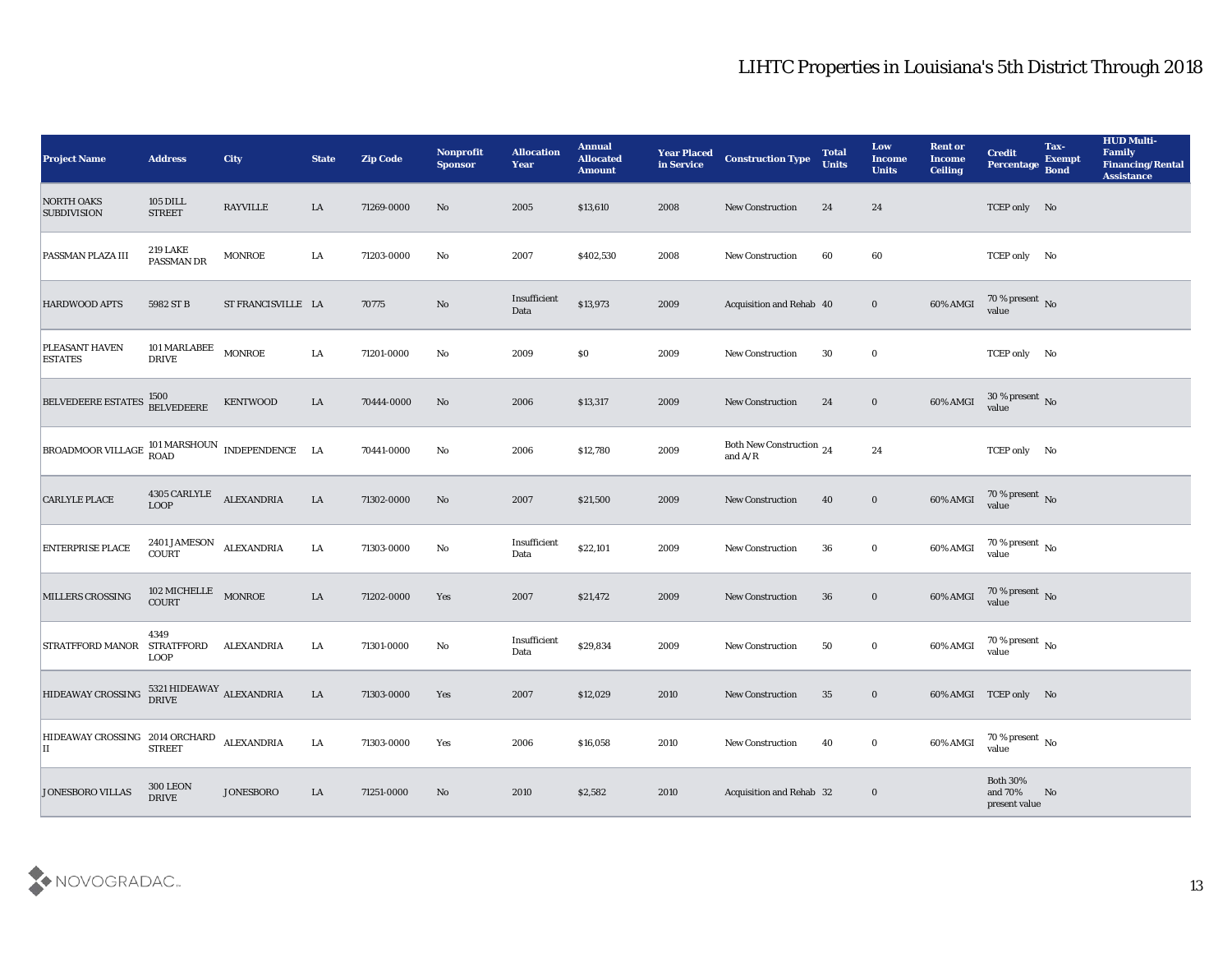| <b>Project Name</b>                        | <b>Address</b>                             | <b>City</b>       | <b>State</b> | <b>Zip Code</b> | Nonprofit<br><b>Sponsor</b> | <b>Allocation</b><br><b>Year</b> | <b>Annual</b><br><b>Allocated</b><br><b>Amount</b> | <b>Year Placed</b><br>in Service | <b>Construction Type</b>        | <b>Total</b><br><b>Units</b> | Low<br><b>Income</b><br><b>Units</b> | <b>Rent or</b><br><b>Income</b><br>Ceiling | <b>Credit</b><br><b>Percentage</b>          | Tax-<br><b>Exempt</b><br><b>Bond</b> | <b>HUD Multi-</b><br>Family<br><b>Financing/Rental</b><br><b>Assistance</b> |
|--------------------------------------------|--------------------------------------------|-------------------|--------------|-----------------|-----------------------------|----------------------------------|----------------------------------------------------|----------------------------------|---------------------------------|------------------------------|--------------------------------------|--------------------------------------------|---------------------------------------------|--------------------------------------|-----------------------------------------------------------------------------|
| PLUMTREE ACRES                             | 9 PLUM TREE<br><b>DRIVE</b>                | <b>RAYVILLE</b>   | LA           | 71269-0000      | No                          | 2008                             | \$16,858                                           | 2010                             | <b>New Construction</b>         | 40                           | $\bf{0}$                             | 60% AMGI                                   | $70\,\%$ present $\,$ No value              |                                      |                                                                             |
| <b>RICHARDSON PALCE</b>                    | 108 SETH DAVIS $\,$ MARKSVILLE DRIVE       |                   | LA           | 71351-0000      | No                          | 2008                             | \$600,000                                          | 2010                             | <b>New Construction</b>         | 30                           | 30                                   | 60% AMGI                                   | $70$ % present $\,$ No $\,$ value           |                                      |                                                                             |
| <b>ST. LANDRY CROSSING</b>                 | 1230<br><b>MCCARTHY</b><br>LANE            | <b>OPELOUSAS</b>  | LA           | 70570-0000      | Yes                         | 2007                             | \$10,668                                           | 2010                             | New Construction                | 40                           | $\bf{0}$                             | 60% AMGI                                   | $70\,\%$ present $\,$ No value              |                                      |                                                                             |
| <b>VILLAGES OF</b><br><b>STANDIFER</b>     | 100 MEREDITH MONROE<br><b>STREET</b>       |                   | LA           | 71202-0000      | Yes                         | 2008                             | \$0                                                | 2010                             | Acquisition and Rehab 35        |                              | $\bf{0}$                             | 60% AMGI                                   | $70$ % present $\,$ No $\,$ value           |                                      |                                                                             |
| <b>SUMMERLIN APTS</b>                      | 1296 BOSWELL<br><b>ST</b>                  | <b>BASTROP</b>    | LA           |                 | $\mathbf {No}$              | 2011                             | \$0                                                | 2011                             | New Construction                | 48                           | $\bf{0}$                             |                                            | Not<br>Indicated                            | No                                   |                                                                             |
| <b>BUNKIE SRS. APTS. II</b>                | 120 SENIORS II BUNKIE<br>ST.               |                   | LA           | 71322-0000      | No                          | 1989                             | \$22,722                                           | 2011                             | Acquisition and Rehab 32        |                              | 32                                   | 60% AMGI                                   | $70\,\%$ present $\,$ No value              |                                      |                                                                             |
| <b>BYERS ESTATES III</b>                   | 3104 BREARD ST MONROE                      |                   | LA           | 71201-0000      | No                          | 2009                             | \$24,302                                           | 2011                             | <b>New Construction</b>         | 37                           | $\bf{0}$                             | 60% AMGI                                   | $70$ % present $\,$ No $\,$ value           |                                      |                                                                             |
| <b>CLINTON MANOR</b><br>APTS.              | <b>9800 PLANK</b><br><b>ROAD</b>           | <b>CLINTON</b>    | LA           | 70722-0000      | No                          | 2011                             | \$67,290                                           | 2011                             | <b>Acquisition and Rehab 32</b> |                              | $\bf{0}$                             |                                            | 60% AMGI TCEP only No                       |                                      |                                                                             |
| <b>GOLDONNA</b><br><b>SUBDIVISION</b>      | 4705 NATCHEZ<br><b>STREET</b>              | <b>ALEXANDRIA</b> | LA           | 71303-0000      | No                          | 2009                             | \$21,171                                           | 2011                             | New Construction                | 37                           | $\bf{0}$                             | 60% AMGI                                   | $70$ % present $_{\rm No}$                  |                                      |                                                                             |
| <b>MEADOWBROOK</b><br><b>SUBDIVISION</b>   | 1004 MARTIN<br>LUTHER KING<br><b>DRIVE</b> | WINNSBORO         | LA           | 71295-0000      | No                          | 2009                             | \$23,876                                           | 2011                             | <b>New Construction</b>         | 39                           | $\bf{0}$                             | 60% AMGI                                   | $70\,\%$ present $\,$ No value              |                                      |                                                                             |
| <b>RIVER BEND</b><br><b>SUBDIVISION IV</b> | 700 EVERETT<br><b>LOOP</b>                 | <b>ALEXANDRIA</b> | LA           | 71303-0000      | Yes                         | 2009                             | \$11                                               | 2011                             | <b>New Construction</b>         | 20                           | $\bf{0}$                             | 60% AMGI                                   | 70 % present $\,$ No $\,$<br>value          |                                      |                                                                             |
| <b>THE GATES AT</b><br><b>RIVERCHASE</b>   | $402\,\mathrm{GREE}$<br><b>OAKS AVENUE</b> | <b>ALEXANDRIA</b> | $\rm LA$     | 71301-0000      | $\rm\thinspace No$          | 2009                             | \$144,491                                          | 2011                             | New Construction                | 56                           | $\bf{0}$                             | 60% AMGI                                   | $70$ % present $\,$ No $\,$ value           |                                      |                                                                             |
| <b>ASHFORD PLACE</b><br><b>SUBDIVISION</b> | <b>5 ANDOVER</b><br>WAY                    | <b>DELHI</b>      | LA           | 71232-0000      | $\mathbf{N}\mathbf{o}$      | 2010                             | \$24,072                                           | 2011                             | <b>New Construction</b>         | 32                           | 32                                   | 60% AMGI                                   | <b>Both 30%</b><br>and 70%<br>present value | No                                   |                                                                             |

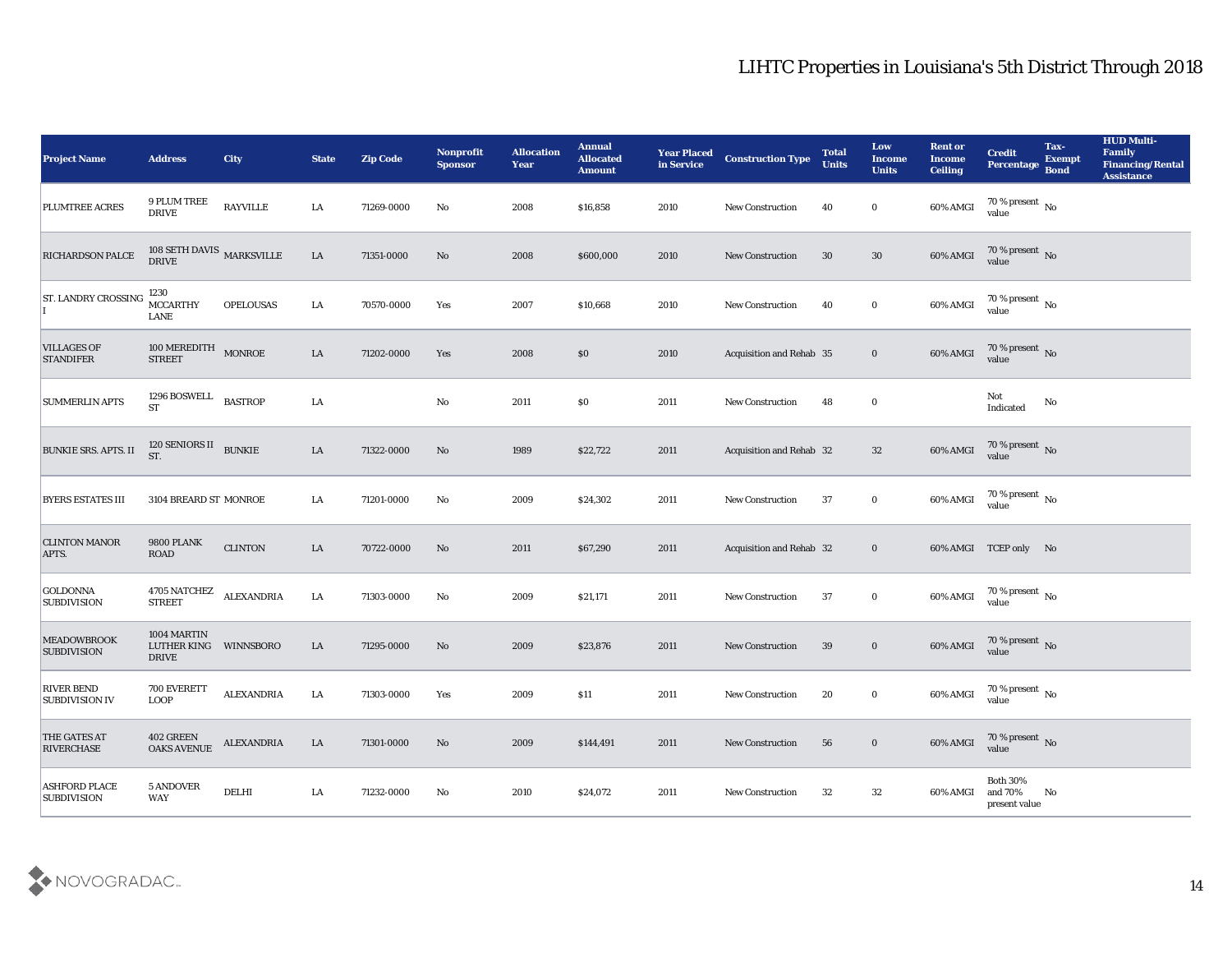| <b>Project Name</b>                                            | <b>Address</b>                               | <b>City</b>       | <b>State</b> | <b>Zip Code</b> | Nonprofit<br><b>Sponsor</b> | <b>Allocation</b><br><b>Year</b> | <b>Annual</b><br><b>Allocated</b><br><b>Amount</b> | <b>Year Placed</b><br>in Service | <b>Construction Type</b> | <b>Total</b><br><b>Units</b> | Low<br><b>Income</b><br><b>Units</b> | <b>Rent or</b><br>Income<br><b>Ceiling</b> | <b>Credit</b><br>Percentage                 | Tax-<br><b>Exempt</b><br><b>Bond</b> | <b>HUD Multi-</b><br>Family<br><b>Financing/Rental</b><br><b>Assistance</b> |
|----------------------------------------------------------------|----------------------------------------------|-------------------|--------------|-----------------|-----------------------------|----------------------------------|----------------------------------------------------|----------------------------------|--------------------------|------------------------------|--------------------------------------|--------------------------------------------|---------------------------------------------|--------------------------------------|-----------------------------------------------------------------------------|
| <b>FORT MIRO HOMES</b>                                         | <b>DESIARD</b><br><b>STREET</b>              | <b>MONROE</b>     | LA           | 71201-0000      | No                          | 2009                             | \$642,855                                          | 2011                             | <b>New Construction</b>  | 27                           | 27                                   |                                            | TCEP only No                                |                                      |                                                                             |
| <b>TURNROW APTS</b>                                            | 2814 HWY 71 S                                | <b>LECOMPTE</b>   | LA           | 71346           | No                          | 2000                             | $\$0$                                              | 2001                             | Acquisition and Rehab 16 |                              | 16                                   | 60% AMGI                                   | <b>Both 30%</b><br>and 70%<br>present value | No                                   |                                                                             |
| <b>CHAUVIN POINTE</b><br><b>APTS</b>                           | 4385 CHAUVIN<br>POINTE DR.                   | <b>MONROE</b>     | LA           | 71203-0000      | No                          | 2000                             | \$19,122                                           | 2001                             | Acquisition and Rehab 60 |                              | 60                                   |                                            | 70 % present No<br>value                    |                                      |                                                                             |
| TIMBER TRAILS APTS<br>П                                        | 700 TIMBER<br>TRAIL                          | <b>BALL</b>       | LA           | 71405           | No                          | 2000                             | \$19,745                                           | 2001                             | Acquisition and Rehab 32 |                              | 32                                   |                                            | <b>Both 30%</b><br>and 70%<br>present value | No                                   |                                                                             |
| <b>TURNROW II APTS.</b>                                        | 2814 HWY. 715<br><b>SOUTH</b>                | <b>LECOMPTE</b>   | LA           | 71346-0000      | No                          | Insufficient<br>Data             | \$16,254                                           | 2001                             | Acquisition and Rehab 16 |                              | $\bf{0}$                             | 60% AMGI                                   | $30\,\%$ present $\,$ No value              |                                      |                                                                             |
| TIMBER TRAILS II<br>APTS.                                      | 700 TIMBER<br><b>TRAILS</b>                  | <b>PINEVILLE</b>  | LA           | 71360-0000      | No                          | Insufficient<br>Data             | \$19,745                                           | 2001                             | Acquisition and Rehab 32 |                              | $\bf{0}$                             |                                            | TCEP only No                                |                                      |                                                                             |
| MARKSVILLE SENIOR 1404 SOUTH<br>VILLAGE APARTMENTS MAIN STREET |                                              | <b>MARKSVILLE</b> | LA           | 71350-0000      | No                          | 2001                             | \$13,536                                           | 2002                             | Acquisition and Rehab 28 |                              | 28                                   | 60% AMGI                                   | $30\,\%$ present $\,$ No value              |                                      |                                                                             |
| <b>ROWAN COURT</b><br>APTS/FURRIELO<br>HOUSING                 | 1820 SPYKER<br><b>STREET</b>                 | <b>MONROE</b>     | LA           | 71202-0000      | No                          | 2001                             | \$26,381                                           | 2002                             | <b>New Construction</b>  | 24                           | 24                                   | 60% AMGI                                   | 70 % present $\,$ No $\,$<br>value          |                                      |                                                                             |
| FERRIDAY VILLA<br><b>APARTMENT</b>                             | 496 LINCOLN<br><b>AVENUE</b>                 | <b>FERRIDAY</b>   | LA           | 71334-0000      | No                          | 2001                             | \$23,293                                           | 2003                             | Acquisition and Rehab 42 |                              | $\bf{0}$                             | 60% AMGI                                   | $30\,\%$ present $\,$ No value              |                                      |                                                                             |
| <b>HILLCREST</b><br><b>APARTMENTS</b>                          | 690 HWY 139                                  | <b>MONROE</b>     | LA           | 71201-0000      | Yes                         | Insufficient<br>Data             | \$43,769                                           | 2003                             | <b>New Construction</b>  | 72                           | $\bf{0}$                             | 60% AMGI                                   | $70\,\%$ present $\,$ No value              |                                      |                                                                             |
| <b>MCKNIGHT MANOR</b>                                          | 234 NORTH<br><b>BULLARD</b><br><b>STREET</b> | <b>OPELOUSAS</b>  | LA           | 70570-0000      | No                          | 2001                             | \$50,182                                           | 2003                             | Acquisition and Rehab 40 |                              | $\bf{0}$                             |                                            | TCEP only No                                |                                      |                                                                             |
| PINE TRACE I                                                   | 3926 HWY 28<br><b>EAST</b>                   | PINEVILLE         | ${\bf LA}$   | 71360-0000      | Yes                         | 2001                             | \$44,453                                           | 2003                             | New Construction         | 64                           | $\bf{0}$                             | 60% AMGI                                   | $70\,\%$ present $\,$ No value              |                                      |                                                                             |
| PINE TRACE II                                                  | 3926 HWY 128<br><b>EAST</b>                  | <b>PINEVILLE</b>  | ${\rm LA}$   | 71360-0000      | $\rm\thinspace No$          | 2001                             | \$44,453                                           | 2003                             | Acquisition and Rehab 64 |                              | $\bf{0}$                             |                                            | TCEP only No                                |                                      |                                                                             |

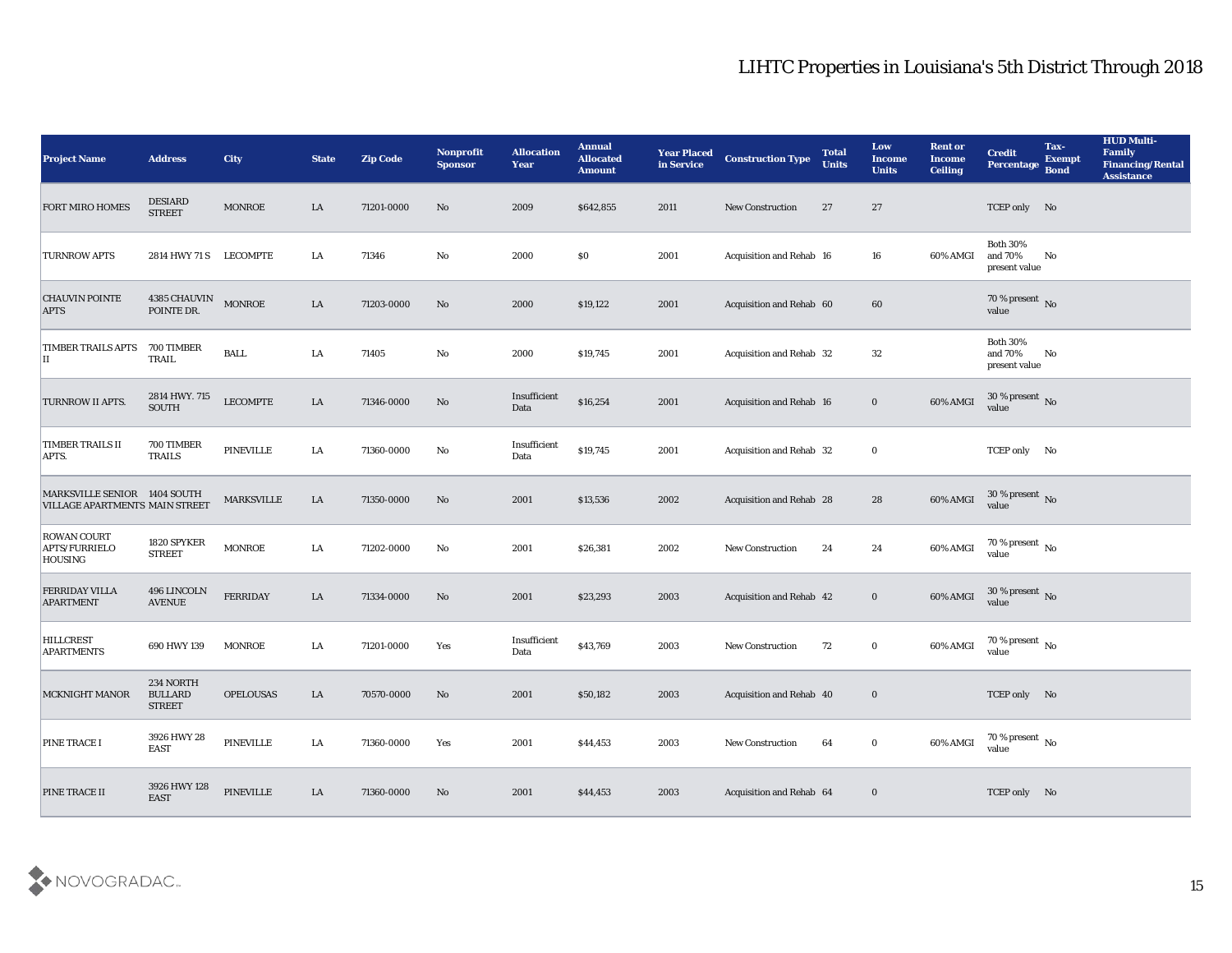| <b>Project Name</b>                                       | <b>Address</b>                          | <b>City</b>       | <b>State</b> | <b>Zip Code</b> | Nonprofit<br><b>Sponsor</b> | <b>Allocation</b><br><b>Year</b> | <b>Annual</b><br><b>Allocated</b><br><b>Amount</b> | <b>Year Placed</b><br>in Service | <b>Construction Type</b>        | <b>Total</b><br><b>Units</b> | Low<br><b>Income</b><br><b>Units</b> | <b>Rent or</b><br><b>Income</b><br><b>Ceiling</b> | <b>Credit</b><br><b>Percentage</b>               | Tax-<br><b>Exempt</b><br><b>Bond</b> | <b>HUD Multi-</b><br>Family<br><b>Financing/Rental</b><br><b>Assistance</b> |
|-----------------------------------------------------------|-----------------------------------------|-------------------|--------------|-----------------|-----------------------------|----------------------------------|----------------------------------------------------|----------------------------------|---------------------------------|------------------------------|--------------------------------------|---------------------------------------------------|--------------------------------------------------|--------------------------------------|-----------------------------------------------------------------------------|
| SOUTH PARK VILLAGE                                        | 100 VISTA<br>CIRCLE                     | <b>MONROE</b>     | LA           | 71202-0000      | Yes                         | 2002                             | \$11,711                                           | 2003                             | <b>New Construction</b>         | 35                           | $\bf{0}$                             | 60% AMGI                                          | 70 % present $\,$ No $\,$<br>value               |                                      |                                                                             |
| <b>CHAUVIN POINTE II</b>                                  | 4385 CHAUVIN MONROE<br>POINTE DR.       |                   | LA           | 71201-0000      | No                          | Insufficient<br>Data             | $\$0$                                              | 2004                             | <b>New Construction</b>         | 65                           | $5\overline{)}$                      |                                                   | 70 % present No<br>value                         |                                      |                                                                             |
| MADELINE PLACE<br><b>SUBDIVISION</b>                      | 2039<br><b>FAMERVILLE</b><br><b>HWY</b> | RUSTON            | LA           | 71270-0000      | Yes                         | 2002                             | \$12,252                                           | 2004                             | <b>New Construction</b>         | 44                           | $\bf{0}$                             | 60% AMGI                                          | 70 % present $\,$ No $\,$<br>value               |                                      |                                                                             |
| <b>RIVER BEND</b><br><b>SUBDIVISION</b>                   | 300 RIVER<br><b>BEND DRIVE</b>          | <b>ALEXANDRIA</b> | LA           | 71303-0000      | Yes                         | 2002                             | \$10,558                                           | 2004                             | <b>New Construction</b>         | 64                           | 64                                   | 60% AMGI                                          | $70\,\%$ present $\,$ No value                   |                                      |                                                                             |
| <b>BOGALUSA MANOR</b>                                     | 119 OLD<br><b>SUPERIOR AVE</b>          | <b>BOGALUSA</b>   | LA           | 70427           | No                          | 2004                             | \$13,935                                           | 2005                             | Acquisition and Rehab 33        |                              | $\bf{0}$                             | 60% AMGI                                          | Not<br>Indicated                                 | No                                   |                                                                             |
| <b>COTTON BAYOU</b><br><b>ESTATES I</b>                   | 127 COTTON<br><b>BAYOU LN</b>           | <b>MONROE</b>     | LA           | 71202           | No                          | 2003                             | \$273,270                                          | 2005                             | <b>New Construction</b>         | 26                           | 26                                   | 60% AMGI                                          | 70 % present $\sqrt{\ }$ No<br>value             |                                      |                                                                             |
| <b>COTTON BAYOU</b><br><b>ESTATES II</b>                  | 127 COTTON<br><b>BAYOU LANE</b>         | <b>MONROE</b>     | LA           | 71202-0000      | No                          | 2004                             | \$10,960                                           | 2005                             | <b>New Construction</b>         | 25                           | 24                                   | 60% AMGI                                          | $70\,\% \,present \over value$                   |                                      |                                                                             |
| <b>COUNTRY VIEW</b><br><b>APARTMENTS</b>                  | 5400 SERVICE<br><b>ROAD</b>             | <b>PINEVILLE</b>  | LA           | 71360-0000      | No                          | 2004                             | \$21,839                                           | 2005                             | Acquisition and Rehab 42        |                              | $\bf{0}$                             | 60% AMGI                                          | <b>Both 30%</b><br>and 70%<br>present value      | No                                   |                                                                             |
| GOLDEN AGES SENIOR 503 PLEASANT<br><b>VILLAGE</b>         | <b>HILL LANE</b>                        | <b>RUSTON</b>     | LA           | 71270-0000      | No                          | 2004                             | \$27,921                                           | 2005                             | <b>Acquisition and Rehab 35</b> |                              | $\bf{0}$                             |                                                   | 70 % present $\,$ No $\,$<br>value               |                                      |                                                                             |
| <b>SOUTHERN PINES</b>                                     | 100 MONTEREY RICHWOOD<br><b>DRIVE</b>   |                   | LA           | 71202-0000      | Yes                         | 2003                             | \$11,114                                           | 2005                             | <b>New Construction</b>         | 28                           | 28                                   | 60% AMGI                                          | $70\,\%$ present $\,$ No value                   |                                      |                                                                             |
| <b>RIVER MANOR</b><br><b>APARTMENTS</b>                   | 4226 HWY 84                             | <b>VIDALIA</b>    | LA           | 71373-0000      | No                          | 2005                             | \$13,822                                           | 2006                             | Acquisition and Rehab 24        |                              | 24                                   | 60% AMGI                                          | <b>Both 30%</b><br>and 70%<br>$\,$ present value | No                                   |                                                                             |
| <b>LAWSON HEIGHTS</b><br><b>SUBDIVISION II</b>            | EDDIE<br>WILLIAMS AVE. ALEXANDRIA       |                   | ${\rm LA}$   | 71302-0000      | $\rm\, No$                  | ${\bf 2004}$                     | \$255,000                                          | ${\bf 2006}$                     | New Construction                | 24                           | $\bf 24$                             |                                                   | TCEP only No                                     |                                      |                                                                             |
| LAWSON HEIGHTS EDDIE<br>SUBDIVISION PHASE I WILLIAMS AVE. |                                         | ALEXANDRIA        | ${\rm LA}$   | 71302-0000      | $\mathbf{N}\mathbf{o}$      | 2004                             | \$255,000                                          | 2006                             | New Construction                | 24                           | 25                                   |                                                   | TCEP only No                                     |                                      |                                                                             |

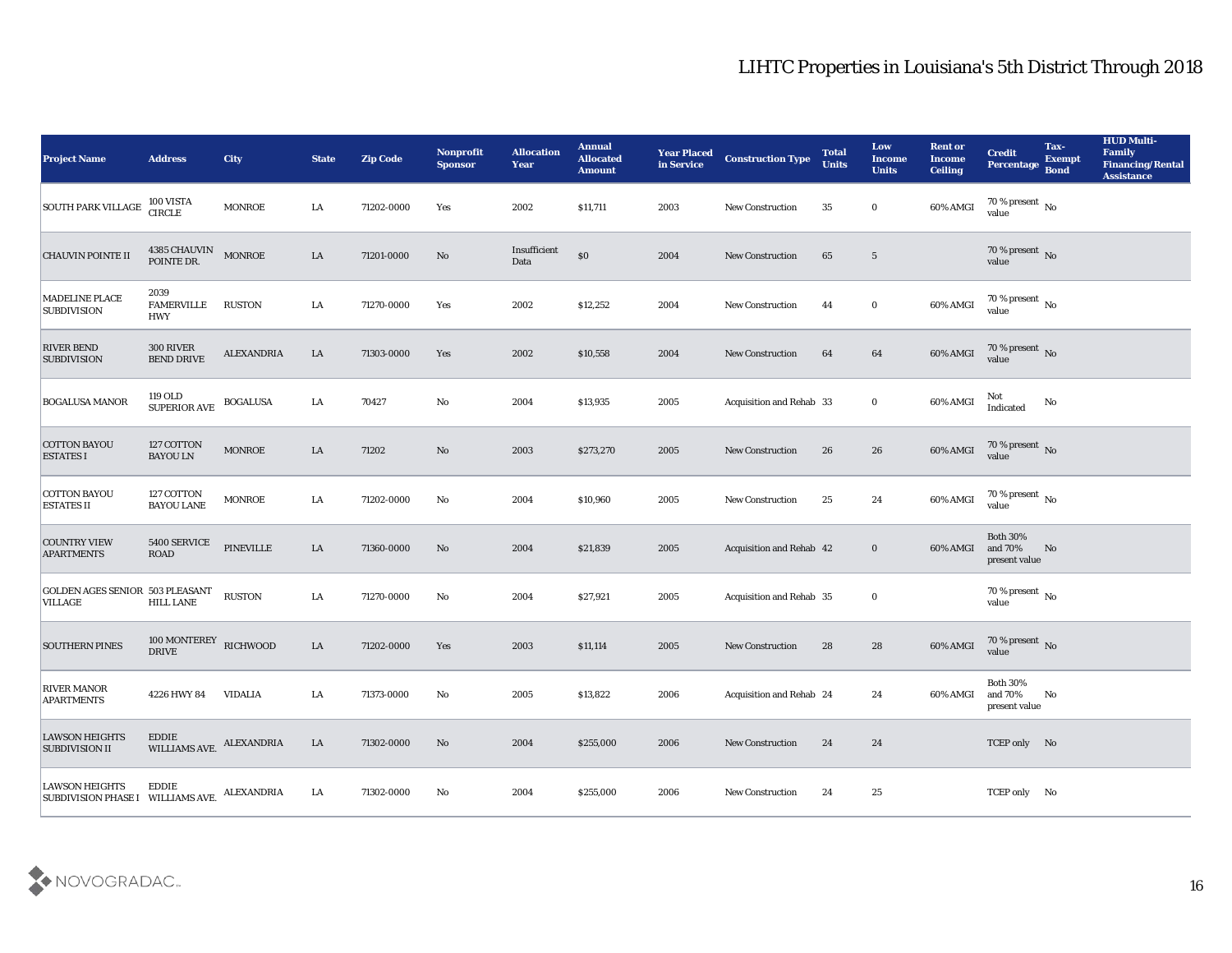| <b>Project Name</b>                                            | <b>Address</b>                                 | <b>City</b>                | <b>State</b> | <b>Zip Code</b> | <b>Nonprofit</b><br><b>Sponsor</b> | <b>Allocation</b><br><b>Year</b> | <b>Annual</b><br><b>Allocated</b><br><b>Amount</b> | <b>Year Placed</b><br>in Service | <b>Construction Type</b>                                                                 | <b>Total</b><br><b>Units</b> | Low<br><b>Income</b><br><b>Units</b> | <b>Rent or</b><br><b>Income</b><br>Ceiling | <b>Credit</b><br><b>Percentage</b>          | Tax-<br><b>Exempt</b><br><b>Bond</b> | <b>HUD Multi-</b><br>Family<br><b>Financing/Rental</b><br><b>Assistance</b> |
|----------------------------------------------------------------|------------------------------------------------|----------------------------|--------------|-----------------|------------------------------------|----------------------------------|----------------------------------------------------|----------------------------------|------------------------------------------------------------------------------------------|------------------------------|--------------------------------------|--------------------------------------------|---------------------------------------------|--------------------------------------|-----------------------------------------------------------------------------|
| <b>MIKE APTS III</b>                                           |                                                | 910 W OLIVE ST WEST MONROE | LA           | 71292           | No                                 | 1987                             | \$0                                                | 2007                             | <b>New Construction</b>                                                                  | 32                           | 32                                   |                                            | $30\,\%$ present $\,$ No value              |                                      |                                                                             |
| <b>BYERS I</b>                                                 | 3801<br>WILDFLOWER MONROE<br>ST                |                            | LA           | 71201-0000      | Yes                                | 2006                             | \$17,319                                           | 2007                             | New Construction                                                                         | 22                           | 22                                   | 60% AMGI                                   | $70\,\% \,present \over value$              |                                      |                                                                             |
| <b>BYERS II</b>                                                | $3607$ PARKLAND $_{\rm MONROE}$<br><b>ST</b>   |                            | ${\rm LA}$   | 71201-0000      | Yes                                | 2006                             | \$17,262                                           | 2007                             | New Construction                                                                         | 22                           | 22                                   | 60% AMGI                                   | $70\,\%$ present $\,$ No value              |                                      |                                                                             |
| <b>CROSS CREEK</b><br><b>ESTATES</b>                           | 415 DOGWOOD<br><b>DRIVE</b>                    | AMITE                      | LA           | 70422-0000      | No                                 | 2006                             | \$11,360                                           | 2007                             | New Construction                                                                         | 40                           | 39                                   | 60% AMGI                                   | $30\,\%$ present $\,$ No value              |                                      |                                                                             |
| <b>MADISON POINTE</b>                                          | W SCOTT ST                                     | <b>TALLULAH</b>            | LA           | 71282-0000      | No                                 | 2009                             | \$747,000                                          | 2011                             | <b>New Construction</b>                                                                  | 40                           | 40                                   |                                            | TCEP only No                                |                                      |                                                                             |
| TRI-CITY<br><b>TOWNHOMES</b>                                   | 2008, 2010,<br>2012, & 2014<br>LAYMEN DR.      | <b>MONROE</b>              | LA           | 71201-0000      | No                                 | 2009                             | \$575,000                                          | 2011                             | <b>New Construction</b>                                                                  | 26                           | 26                                   |                                            | TCEP only No                                |                                      |                                                                             |
| <b>VERONA ESTATES</b><br><b>SUBDIVISION</b>                    | 5 TUSCANY WAY RAYVILLE                         |                            | LA           | 71269-0000      | No                                 | 2009                             | \$22,602                                           | 2011                             | Acquisition and Rehab 38                                                                 |                              | 38                                   | 60% AMGI                                   | <b>Both 30%</b><br>and 70%<br>present value | No                                   |                                                                             |
| <b>OAK GROVE VILLAS</b>                                        | 200 HOSPITAL OAK GROVE<br><b>RD</b>            |                            | LA           | 71263           | No                                 | 1988                             | \$189,347                                          | 2012                             | <b>New Construction</b>                                                                  | 32                           | 32                                   |                                            | $30\,\%$ present $\,$ No $\,$<br>value      |                                      |                                                                             |
| ARBOR HILLS SENIOR EAST<br><b>APARTMENTS</b>                   | 300 BLOCK OF<br><b>SHAMROCK</b><br>AVE         | <b>PINEVILLE</b>           | LA           | 71360-0000      | No                                 | 2010                             | \$0                                                | 2012                             | <b>New Construction</b>                                                                  | 56                           | $\bf{0}$                             |                                            | TCEP only No                                |                                      |                                                                             |
| RICHARDSON PLACE II $^{250}_{\rm DRIVE}$ SETH DAVIS MARKSVILLE |                                                |                            | LA           | 71351-0000      | No                                 | 2010                             | \$594                                              | 2012                             | <b>New Construction</b>                                                                  | 20                           | $\bf{0}$                             | 60% AMGI                                   | $70\,\% \,present \over value$              |                                      |                                                                             |
| <b>RICHLAND</b><br><b>COMMUNITY CENTRE I ST</b>                | 411 MADELINE                                   | <b>RAYVILLE</b>            | LA           | 71269           |                                    | 2011                             | \$297,546                                          | 2012                             | <b>Both New Construction 35</b><br>and $\ensuremath{\mathrm{A}}/\ensuremath{\mathrm{R}}$ |                              | 35                                   |                                            | Not<br>Indicated                            | No                                   |                                                                             |
| <b>BYERS ESTATES IV</b>                                        | 2501<br>WILDFLOWER MONROE<br><b>ST</b>         |                            | LA           | 71202-0000      | No                                 | 2011                             | \$21,827                                           | 2013                             | New Construction                                                                         | 44                           | $\bf{0}$                             |                                            | TCEP only No                                |                                      |                                                                             |
| <b>NORTHBROOKS</b><br><b>APRATMENTS</b>                        | 2002 MARTIN<br>LUTHER KING<br><b>EXTENSION</b> | WINNSBORO                  | LA           | 71295-0000      | No                                 | 2012                             | \$0                                                | 2013                             | New Construction                                                                         | 48                           | $\mathbf{0}$                         | 60% AMGI                                   | 70 % present $\sqrt{\ }$ No<br>value        |                                      |                                                                             |

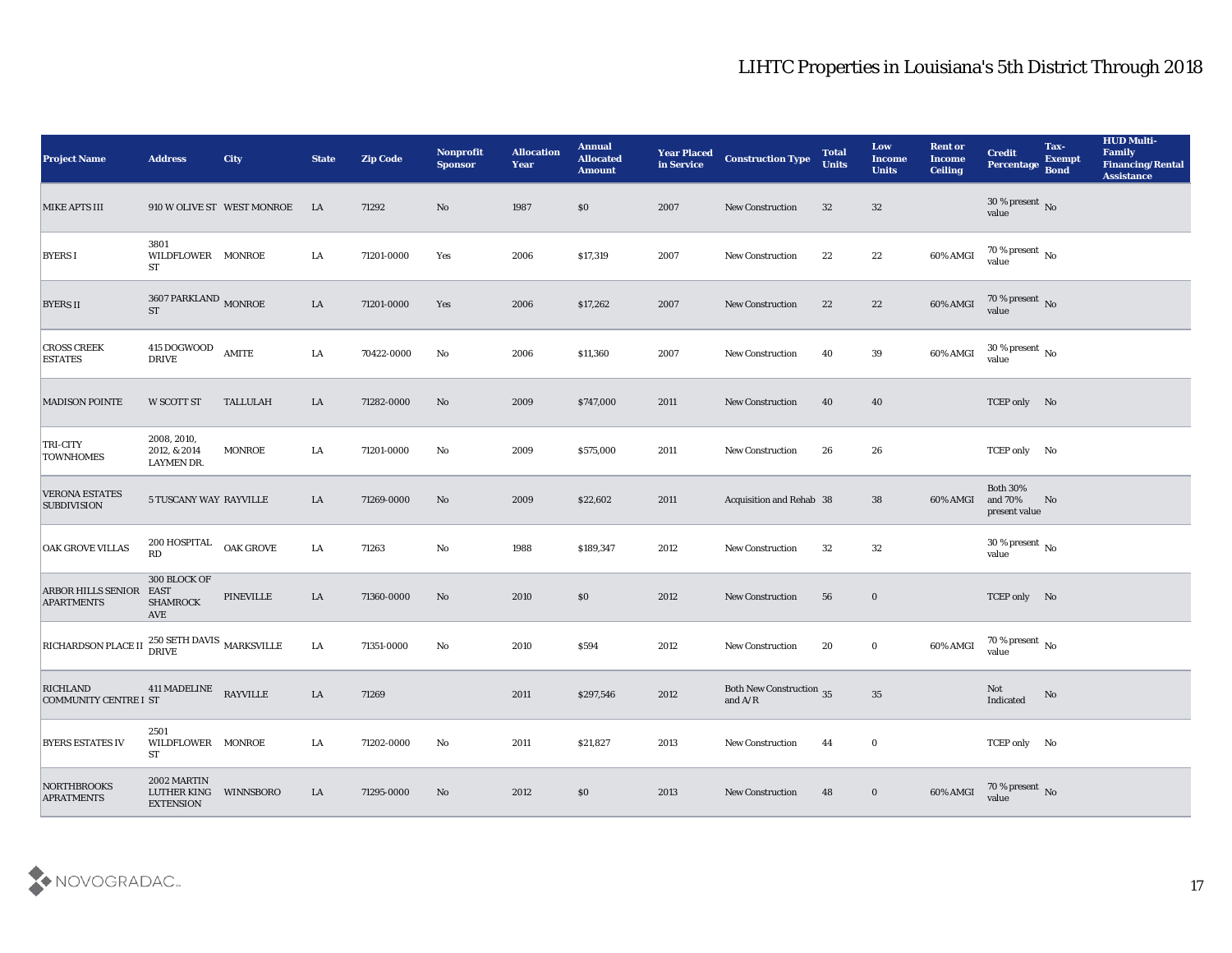| <b>Project Name</b>                        | <b>Address</b>                                                    | <b>City</b>       | <b>State</b> | <b>Zip Code</b> | Nonprofit<br><b>Sponsor</b> | <b>Allocation</b><br><b>Year</b> | <b>Annual</b><br><b>Allocated</b><br><b>Amount</b> | <b>Year Placed</b><br>in Service | <b>Construction Type</b>        | <b>Total</b><br><b>Units</b> | Low<br><b>Income</b><br><b>Units</b> | <b>Rent or</b><br>Income<br><b>Ceiling</b> | <b>Credit</b><br>Percentage                 | Tax-<br><b>Exempt</b><br><b>Bond</b> | <b>HUD Multi-</b><br>Family<br><b>Financing/Rental</b><br><b>Assistance</b> |
|--------------------------------------------|-------------------------------------------------------------------|-------------------|--------------|-----------------|-----------------------------|----------------------------------|----------------------------------------------------|----------------------------------|---------------------------------|------------------------------|--------------------------------------|--------------------------------------------|---------------------------------------------|--------------------------------------|-----------------------------------------------------------------------------|
| TIMBERLAND<br><b>TERRACE</b>               | 1111<br>TIMBERLAND<br><b>TERRACE</b><br><b>DRIVE</b>              | <b>BASTROP</b>    | LA           | 71220-0000      | No                          | 1999                             | \$14,399                                           | 2013                             | Acquisition and Rehab 32        |                              | 32                                   |                                            | TCEP only No                                |                                      |                                                                             |
| 141 LOFTS                                  | 141 DESIARD ST MONROE                                             |                   | LA           | 71201-0000      | No                          | 2011                             | \$0                                                | 2013                             | Acquisition and Rehab 67        |                              | $\bf{0}$                             |                                            | TCEP only No                                |                                      |                                                                             |
| EDGEWOOD SQUARE<br><b>APARMENT</b>         | 713 NORTH<br><b>MCDONALD</b><br><b>AVENUE</b>                     | <b>RUSTON</b>     | LA           | 71270-0000      | No                          | 2011                             | \$673,061                                          | 2013                             | Acquisition and Rehab 60        |                              | 60                                   | 60% AMGI                                   | <b>Both 30%</b><br>and 70%<br>present value | No                                   |                                                                             |
| <b>GARY STREET VILLAGE</b>                 | $1010$ LAVENDER $\,$ WINNSBORO DRIVE                              |                   | ${\rm LA}$   | 71295-0000      | No                          | 2012                             | \$743,945                                          | 2013                             | <b>New Construction</b>         | 35                           | 35                                   |                                            | TCEP only No                                |                                      |                                                                             |
| <b>BLOOMS APARTMENTS</b>                   | 102 SNYDER<br><b>STREET</b>                                       | <b>TALLULAH</b>   | LA           | 71282-0000      | No                          | 2011                             | \$550,000                                          | 2013                             | Acquisition and Rehab 30        |                              | 30                                   |                                            | TCEP only No                                |                                      |                                                                             |
| COTTONWOOD I<br><b>APARTMENTS</b>          | 1008<br>COTTONWOOD COTTONPORT<br><b>LOOP</b>                      |                   | LA           | 71327-0000      | No                          | 2013                             | \$237,735                                          | 2013                             | <b>Acquisition and Rehab 24</b> |                              | 24                                   |                                            | TCEP only No                                |                                      |                                                                             |
| <b>HILLVIEW HOMES</b>                      | 490 MEREDITH<br><b>STREET</b>                                     | <b>BASTROP</b>    | LA           | 71220-0000      | No                          | 2011                             | \$750,000                                          | 2013                             | <b>New Construction</b>         | 38                           | 38                                   |                                            | TCEP only No                                |                                      |                                                                             |
| <b>MANSFIELD ESTATES</b>                   | <b>INTERSECTION</b><br>OF STADIUM<br>DR AND KING<br><b>STREET</b> | <b>GRAMBLING</b>  | LA           | 71245-0000      | No                          | 2012                             | \$739,279                                          | 2013                             | <b>New Construction</b>         | 34                           | 34                                   |                                            | TCEP only No                                |                                      |                                                                             |
| <b>RICHLAND</b><br>COMMUNITY CENTRE STREET | <b>411 MADELINE</b>                                               | <b>RAYVILLE</b>   | LA           | 71269-0000      | No                          | 2011                             | \$297,546                                          | 2013                             | <b>Acquisition and Rehab 35</b> |                              | 35                                   |                                            | TCEP only No                                |                                      |                                                                             |
| <b>TUNICA ESTATES</b><br><b>APARTMENTS</b> | 920 TUNICA<br><b>DRIVE WEST</b>                                   | <b>MARKSVILLE</b> | LA           | 71351-0000      | No                          | 2013                             | \$144,185                                          | 2013                             | <b>Acquisition and Rehab 17</b> |                              | 17                                   |                                            | TCEP only No                                |                                      |                                                                             |
| ELM STREET VILLAGE 401 ELM ST.             |                                                                   | TALLULAH          | LA           | 71282-0000      | No                          | 2013                             | \$600,000                                          | 2014                             | Acquisition and Rehab 34        |                              | 34                                   |                                            | TCEP only No                                |                                      |                                                                             |
| <b>SOUTH POINT</b>                         | 755 SOUTH<br>POINT LOOP                                           | MOREHOUSE         | ${\rm LA}$   | 71220-0000      | $\rm\thinspace No$          | $\boldsymbol{2013}$              | \$567,000                                          | 2014                             | Acquisition and Rehab 27        |                              | 27                                   |                                            | TCEP only No                                |                                      |                                                                             |
| PECAN VILLA SENIOR<br><b>HOUSING</b>       | 611 SOUTH<br><b>BONNER</b><br>${\small\texttt{STREF}}$            | <b>RUSTON</b>     | ${\bf LA}$   | 71270-0000      | $\mathbf{N}\mathbf{o}$      | $\boldsymbol{2013}$              | \$594,575                                          | 2016                             | Acquisition and Rehab 61        |                              | $\bf{60}$                            |                                            | TCEP only No                                |                                      |                                                                             |

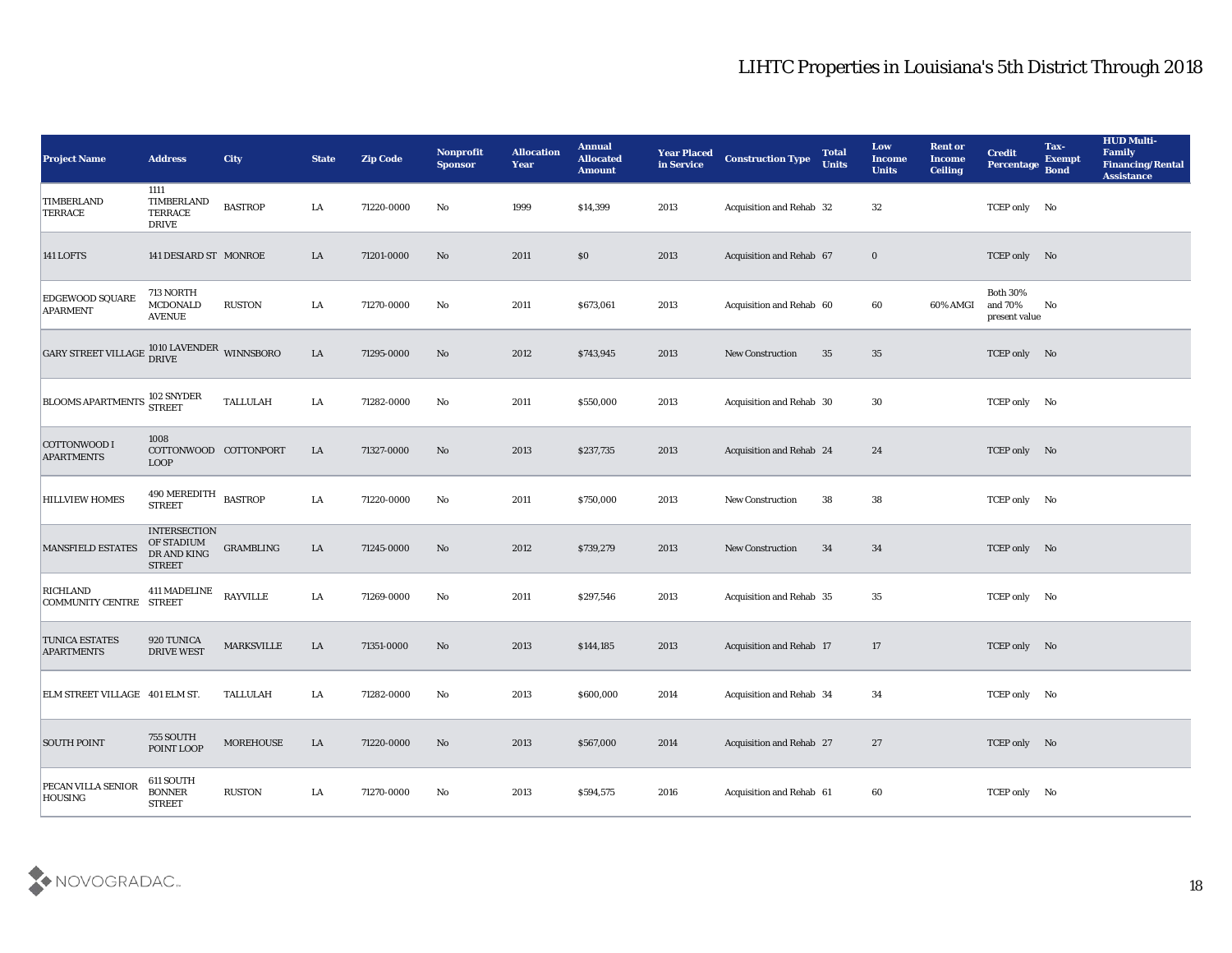| <b>Project Name</b>                                                        | <b>Address</b>                              | <b>City</b>       | <b>State</b> | <b>Zip Code</b> | <b>Nonprofit</b><br><b>Sponsor</b> | <b>Allocation</b><br>Year | <b>Annual</b><br><b>Allocated</b><br><b>Amount</b> | <b>Year Placed</b><br>in Service | <b>Construction Type</b> | <b>Total</b><br><b>Units</b> | Low<br><b>Income</b><br><b>Units</b> | <b>Rent or</b><br><b>Income</b><br><b>Ceiling</b> | <b>Credit</b><br>Percentage    | Tax-<br><b>Exempt</b><br><b>Bond</b> | <b>HUD Multi-</b><br><b>Family</b><br><b>Financing/Rental</b><br><b>Assistance</b> |
|----------------------------------------------------------------------------|---------------------------------------------|-------------------|--------------|-----------------|------------------------------------|---------------------------|----------------------------------------------------|----------------------------------|--------------------------|------------------------------|--------------------------------------|---------------------------------------------------|--------------------------------|--------------------------------------|------------------------------------------------------------------------------------|
| <b>KGJ MEMORIAL</b><br><b>ESTATES PHASE II</b>                             | 105 BERNICE<br><b>DRIVE</b>                 | <b>MONROE</b>     | LA           | 71201-0000      | No                                 | 2006                      | \$0                                                | 2007                             | <b>New Construction</b>  | 30                           | $\bf{0}$                             |                                                   | TCEP only No                   |                                      |                                                                                    |
| <b>LAWSON HEIGHTS I</b>                                                    | 5759 HARRIS<br><b>DRIVE</b>                 | ALEXANDRIA        | LA           | 71302-0000      | Yes                                | Insufficient<br>Data      | \$13,045                                           | 2007                             | <b>New Construction</b>  | 24                           | $\bf{0}$                             | 60% AMGI                                          | $70\,\%$ present $\,$ No value |                                      |                                                                                    |
| LAWSON HEIGHTS II<br><b>APARTMENTS</b>                                     | 5759 HARRIS<br><b>DRIVE</b>                 | <b>ALEXANDRIA</b> | LA           | 71302-0000      | Yes                                | Insufficient<br>Data      | \$13,004                                           | 2007                             | New Construction         | 24                           | $\bf{0}$                             | 60% AMGI                                          | 70 % present Yes<br>value      |                                      |                                                                                    |
| <b>LINCOLN FAMILY</b><br><b>HOUSING</b>                                    | 105 GREENE<br>LANE                          | <b>RUSTON</b>     | LA           | 71270-0000      | No                                 | 2006                      | \$20,638                                           | 2007                             | <b>New Construction</b>  | 40                           | $\bf{0}$                             | 60% AMGI                                          | $70\,\%$ present $\,$ No value |                                      |                                                                                    |
| <b>RICHLAND EAST</b><br><b>SUBDIVISION SINGLE</b><br><b>FAMILY HOUSING</b> | 101 KELSEY<br><b>DRIVE</b>                  | <b>RAYVILLE</b>   | LA           | 71269-0000      | No                                 | 2006                      | \$16,341                                           | 2007                             | <b>New Construction</b>  | 23                           | 24                                   | 60% AMGI                                          | $70\,\%$ present $\,$ No value |                                      |                                                                                    |
| <b>RIVER BEND III</b>                                                      | 3507 SEVENTH<br><b>ST</b>                   | <b>ALEXANDRIA</b> | LA           | 71302           | $\mathbf{N}\mathbf{o}$             | 2006                      | \$354,000                                          | 2007                             | New Construction         | 26                           | $\bf{0}$                             |                                                   | $70\,\%$ present $\,$ No value |                                      |                                                                                    |
| <b>RIVER BEND</b><br><b>SUBDIVISION II</b>                                 | 300 RIVER<br>BEND DR.                       | <b>ALEXANDRIA</b> | ${\rm LA}$   | 71303-0000      | Yes                                | 2006                      | \$15,759                                           | 2007                             | <b>New Construction</b>  | 26                           | $\mathbf{0}$                         | 60% AMGI                                          | $70\,\%$ present $\,$ No value |                                      |                                                                                    |
| <b>RIVER BEND</b><br><b>SUBDIVISION III</b>                                | 300 RIVER<br>BEND DR.                       | <b>ALEXANDRIA</b> | LA           | 71303-0000      | Yes                                | 2005                      | \$15,759                                           | 2007                             | New Construction         | 26                           | 24                                   |                                                   | TCEP only No                   |                                      |                                                                                    |
| <b>TRI-CITY SUBDIVISION</b>                                                | 1705 LAYMEN<br><b>DRIVE</b>                 | <b>MONROE</b>     | LA           | 71201-0000      | No                                 | 2006                      | \$15,893                                           | 2007                             | <b>New Construction</b>  | 25                           | $\bf{0}$                             |                                                   | 60% AMGI TCEP only No          |                                      |                                                                                    |
| <b>TALLULAH ESTATES</b>                                                    | 400 HERMAN<br><b>LANE</b>                   | TALLULAH          | LA           | 71282-0000      | No                                 | 2008                      | \$0                                                | 2008                             | <b>New Construction</b>  | 30                           | $\bf{0}$                             |                                                   | TCEP only No                   |                                      |                                                                                    |
| <b>CHATHAM LAKE</b><br><b>APARTMENTS</b>                                   | $2121$ WILD OAK CHATHAM<br><b>STREET</b>    |                   | LA           | 71226-0000      | No                                 | Insufficient<br>Data      | \$22,324                                           | 2008                             | Acquisition and Rehab 24 |                              | $\bf{0}$                             |                                                   | TCEP only No                   |                                      |                                                                                    |
| <b>COLUMBIA STATION</b>                                                    | 1104 S.<br>COLUMBIA<br><b>STREET</b>        | <b>BOGALUSA</b>   | LA           | 70427-0000      | No                                 | 2006                      | \$30,222                                           | 2008                             | New Construction         | 32                           | $\bf{0}$                             | 60% AMGI                                          | $30\,\%$ present $\,$ No value |                                      |                                                                                    |
| <b>ENGLAND DRIVE SF</b><br><b>HOUSING</b>                                  | 2913<br>SUMMERWOOD ALEXANDRIA<br>${\rm LN}$ |                   | LA           | 71303-0000      | Yes                                | 2006                      | \$20,505                                           | 2008                             | <b>New Construction</b>  | 39                           | 39                                   | 60% AMGI                                          | 70 % present No<br>value       |                                      |                                                                                    |

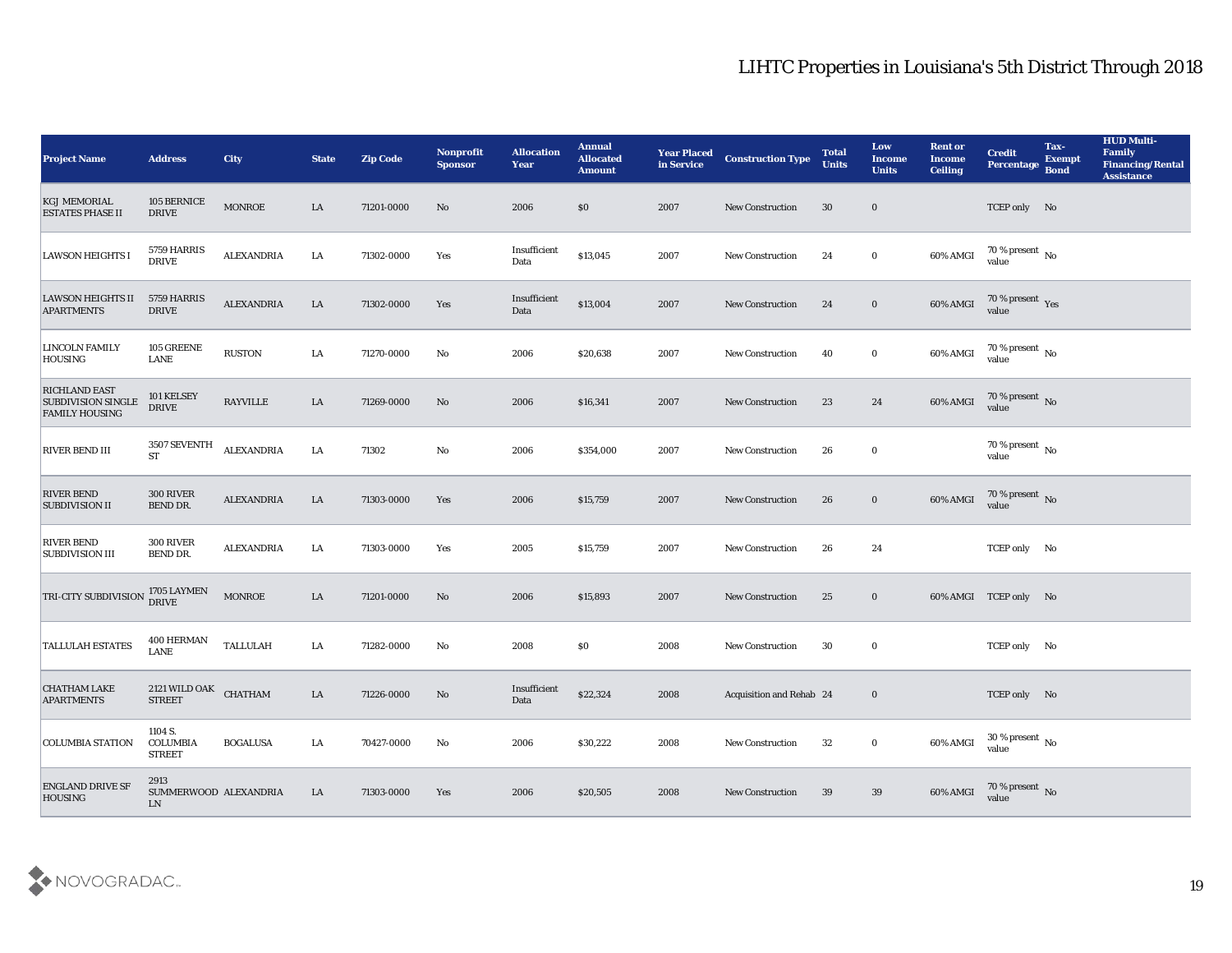| <b>Project Name</b>                                                | <b>Address</b>                                | <b>City</b>       | <b>State</b> | <b>Zip Code</b> | Nonprofit<br><b>Sponsor</b> | <b>Allocation</b><br><b>Year</b> | <b>Annual</b><br><b>Allocated</b><br><b>Amount</b> | <b>Year Placed</b><br>in Service | <b>Construction Type</b>                                                          | <b>Total</b><br><b>Units</b> | Low<br><b>Income</b><br><b>Units</b> | <b>Rent or</b><br><b>Income</b><br><b>Ceiling</b> | <b>Credit</b><br>Percentage                 | Tax-<br><b>Exempt</b><br><b>Bond</b> | <b>HUD Multi-</b><br>Family<br><b>Financing/Rental</b><br><b>Assistance</b> |
|--------------------------------------------------------------------|-----------------------------------------------|-------------------|--------------|-----------------|-----------------------------|----------------------------------|----------------------------------------------------|----------------------------------|-----------------------------------------------------------------------------------|------------------------------|--------------------------------------|---------------------------------------------------|---------------------------------------------|--------------------------------------|-----------------------------------------------------------------------------|
| <b>GRAY CREEK</b><br><b>APARTMENTS</b>                             | 500 SOUTH<br><b>BARNETT</b><br><b>SPRINGS</b> | <b>RUSTON</b>     | LA           | 71270-0000      | No                          | Insufficient<br>Data             | \$18,389                                           | 2008                             | Acquisition and Rehab 32                                                          |                              | $\bf{0}$                             |                                                   | TCEP only No                                |                                      |                                                                             |
| <b>HERITAGE PLACE</b><br><b>SUBDIVISION</b>                        | 113 LEGACY ST. RAYVILLE                       |                   | LA           | 71269-0000      | Yes                         | Insufficient<br>Data             | \$19,413                                           | 2008                             | <b>New Construction</b>                                                           | 39                           | $\bf{0}$                             | 60% AMGI                                          | <b>Both 30%</b><br>and 70%<br>present value | No                                   |                                                                             |
| <b>HIDDEN HILLS</b><br><b>SUBDIVISION</b>                          | 100<br><b>RAVENWOOD</b><br><b>COURT</b>       | <b>MONROE</b>     | LA           | 71207-0000      | Yes                         | Insufficient<br>Data             | \$19,933                                           | 2008                             | <b>New Construction</b>                                                           | 23                           | $\bf{0}$                             | 60% AMGI                                          | $70\,\%$ present $\,$ No value              |                                      |                                                                             |
| <b>JACKSON PINES</b><br><b>SUBDIVISION</b>                         | <b>282 BOND</b><br><b>STREET</b>              | <b>JONESBORO</b>  | LA           | 71251-0000      | Yes                         | 2006                             | \$20,756                                           | 2008                             | <b>New Construction</b>                                                           | 40                           | $\bf{0}$                             | 60% AMGI                                          | $70\,\%$ present $\,$ No value              |                                      |                                                                             |
| OAKMONT VILLAGE<br><b>APARTMENTS</b>                               | 4722 OAKMONT<br>VILLAGE DR.                   | <b>ALEXANDRIA</b> | LA           | 71302-0000      | Yes                         | Insufficient<br>Data             | \$18,367                                           | 2008                             | <b>New Construction</b>                                                           | 34                           | $\bf{0}$                             | 60% AMGI                                          | 70 % present No<br>value                    |                                      |                                                                             |
| PECAN GROVE I                                                      | 1306 AUTUMN<br>ORCHARD<br><b>LOOP</b>         | <b>ALEXANDRIA</b> | LA           | 71303-0000      | No                          | Insufficient<br>Data             | \$21,920                                           | 2008                             | <b>New Construction</b>                                                           | 36                           | $\bf{0}$                             | 60% AMGI                                          | $70\,\%$ present $\,$ No value              |                                      |                                                                             |
| PIN OAK CROSSING                                                   | <b>300 RIVER</b><br><b>BEND DRIVE</b>         | <b>ALEXANDRIA</b> | LA           | 71303-0000      | Yes                         | Insufficient<br>Data             | \$17,293                                           | 2008                             | <b>New Construction</b>                                                           | 22                           | $\bf{0}$                             | 60% AMGI                                          | $70\,\% \,present \over value$              |                                      |                                                                             |
| <b>PINE GROVE</b><br><b>SUBDIVISION</b>                            | <b>12714 SHADY</b><br><b>GROVE LOOP</b>       | AMITE             | LA           | 70422-0000      | No                          | Insufficient<br>Data             | \$22,746                                           | 2008                             | <b>New Construction</b>                                                           | 56                           | $\bf{0}$                             | 60% AMGI                                          | $70\,\%$ present $_{\rm No}$ value          |                                      |                                                                             |
| <b>SILVER LEAF ESTATES</b>                                         | 300 RIVER<br>BEND DRIVE                       | <b>ALEXANDRIA</b> | LA           | 71303-0000      | Yes                         | Insufficient<br>Data             | \$17,305                                           | 2008                             | <b>New Construction</b>                                                           | 22                           | $\bf{0}$                             | 60% AMGI                                          | 70 % present No<br>value                    |                                      |                                                                             |
| <b>ST LANDRY PLACE</b>                                             | 826, 830<br><b>JEROME LOOP</b>                | <b>OPELOUSAS</b>  | LA           | 70570-0000      | Yes                         | 2006                             | \$21,302                                           | 2008                             | <b>New Construction</b>                                                           | 28                           | $\bf{0}$                             | 60% AMGI                                          | $70\,\%$ present $\,$ No value              |                                      |                                                                             |
| NORTH OAKS<br>SUBDIVISION SINGLE 105 DILL<br><b>FAMILY HOUSING</b> |                                               | <b>RAYVILLE</b>   | LA           | 71269-0000      | No                          | 2006                             | \$13,610                                           | 2008                             | Both New Construction 24<br>and $\ensuremath{\mathrm{A}}/\ensuremath{\mathrm{R}}$ |                              | 24                                   |                                                   | 60% AMGI TCEP only No                       |                                      |                                                                             |
|                                                                    |                                               |                   |              |                 |                             |                                  |                                                    |                                  |                                                                                   |                              |                                      |                                                   |                                             |                                      |                                                                             |
| 258 Projects Reported                                              |                                               |                   |              |                 |                             |                                  | \$14,851,370                                       |                                  |                                                                                   | 9,982                        | 3,034                                |                                                   |                                             |                                      |                                                                             |